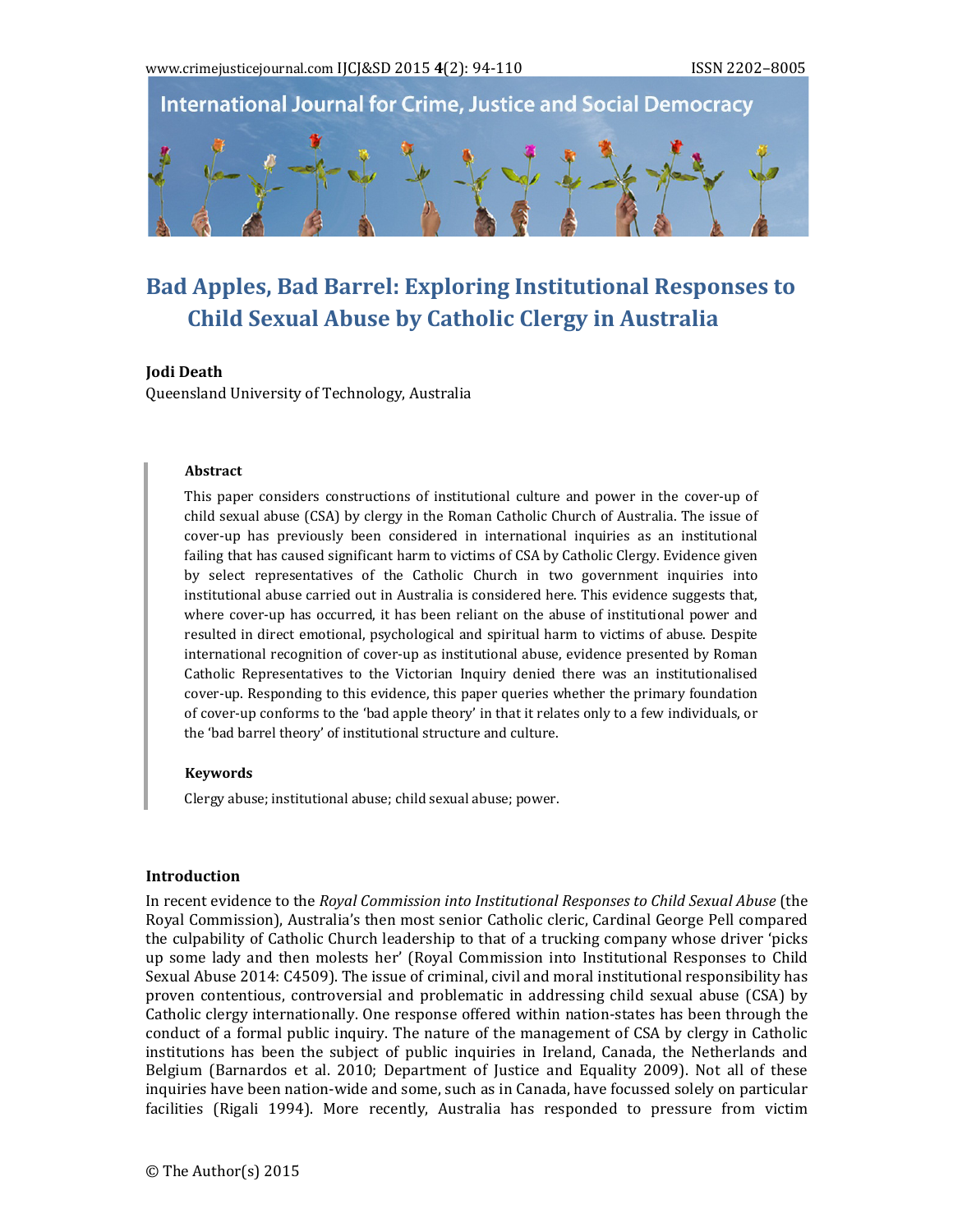advocates, media and key political figures to inquire into institutionalised CSA. There are two recent, and one current, public inquiries which exist at both state and federal levels: The Victorian Parliamentary I*nquiry into the Handling of Child Abuse by Religious and other Organisations* (the Victorian Inquiry); the New South Wales (NSW) government's *Special Commission of Inquiry Concerning the Investigation of Certain Child Sexual Abuse Allegations in the Hunter Region* (the Hunter Inquiry); and the federal government's *Royal Commission into Institutional Responses to Child Sexual Abuse* (the Royal Commission). Whilst all of these inquiries focus on child abuse – particularly sexual abuse – as it occurred in institutions, only the Hunter Inquiry specifically examines the relationship between the Catholic Church and the Police. In the other two inquiries, the responses of Catholic officials to allegations of CSA were substantially examined but they were not the only or specific focus of these inquiries. As such, although discourses of CSA by clergy in Catholic organisations are the dominant representation of institutional abuse in public media, Catholic institutions are not solely the focus of public inquiries in Australia, as they have been elsewhere.

Whilst it is evident that Catholic Institutions and Churches are not the singular site of institutional CSA and cover-up, there is remarkable consistency in the responses to CSA by clergy within Catholic institutions and Churches across international jurisdictions, as inquiries have shown (Department of Justice and Equality 2009; Lueger-Schuster et al. 2014; Terry 2008). Moving away from an analysis of the initial child sexual abuse as institutional abuse, this paper explores the construction of strategies of cover-up as institutional abuse in as much as they rely on the exercise of institutional power to privilege the institution; are informed by institutional culture and formal and informal policy; and result in further harm to the victims of abuse. Core to this exploration is the way in which institutional responsibility for CSA is resisted by the Catholic Church. The following draws on representations made to the Victorian Inquiry from three key perspectives: *Towards Healing,* Cardinal George Pell, and the Christian Brothers. The analysis also draws on the submission to the Royal Commission case study on *Towards Healing* made by the Truth, Justice and Healing Council (TJHC). The TJHC was formed by the Australian Catholic Bishops Conference and Catholic Religious Australia in response to the announcement of the Royal Commission. The TIHC is said to '... allow the Church to speak with one voice before the Royal Commission representing the numerous organisations that make up the Catholic Church' (TJHC 2015). Before commencing this analysis, the paper briefly outlines how institutional abuse of children, firstly at the international level and then within Australia, have come to light through research or inquiries.

# **Institutional abuse internationally**

Institutional abuse is not limited to the abuse of children, but also includes elder abuse, the abuse of people with disabilities and the abuse of prisoners and others within what Goffman  $(1962)$  refer to as total institutions (Burns et al. 2013; Gallagher 2000; Middleton et al. 2014b; Mouzelis 1971). Salter  $(2013: 31)$  discusses institutional sexual abuse as '... the sexual abuse of children by people who work with them in an institutional setting, in which one or more staff members engage in or arrange the sexual abuse of children in their care'. Institutional abuse does not only include sexual violence but may also include physical abuse, emotional abuse, psychological abuse, financial abuse and neglect as they occur within organisations (Bloom 1995; Burns et al. 2013; Sidebotham and Appleton 2012). Institutional abuse can be understood as historical or contemporary with definitions and contexts varying across time and jurisdiction (Daly 2014; Sköld 2013). Whilst public inquiries have largely focussed on abuses that occur in institutions such as children's homes run by various Christian denominations and the state, there are calls to expand definitions to include abuse in other non-family settings. This would include foster care, which has been the subject of public inquiry internationally (Daly  $2014$ ; Sköld 2013). Daly (2014) argues that the 'discovery' of the institutional abuse of children arose during the 1990s as the particular horrors of CSA in children's institutions was publically and politically distinguished from physical and emotional abuse, which may have easily been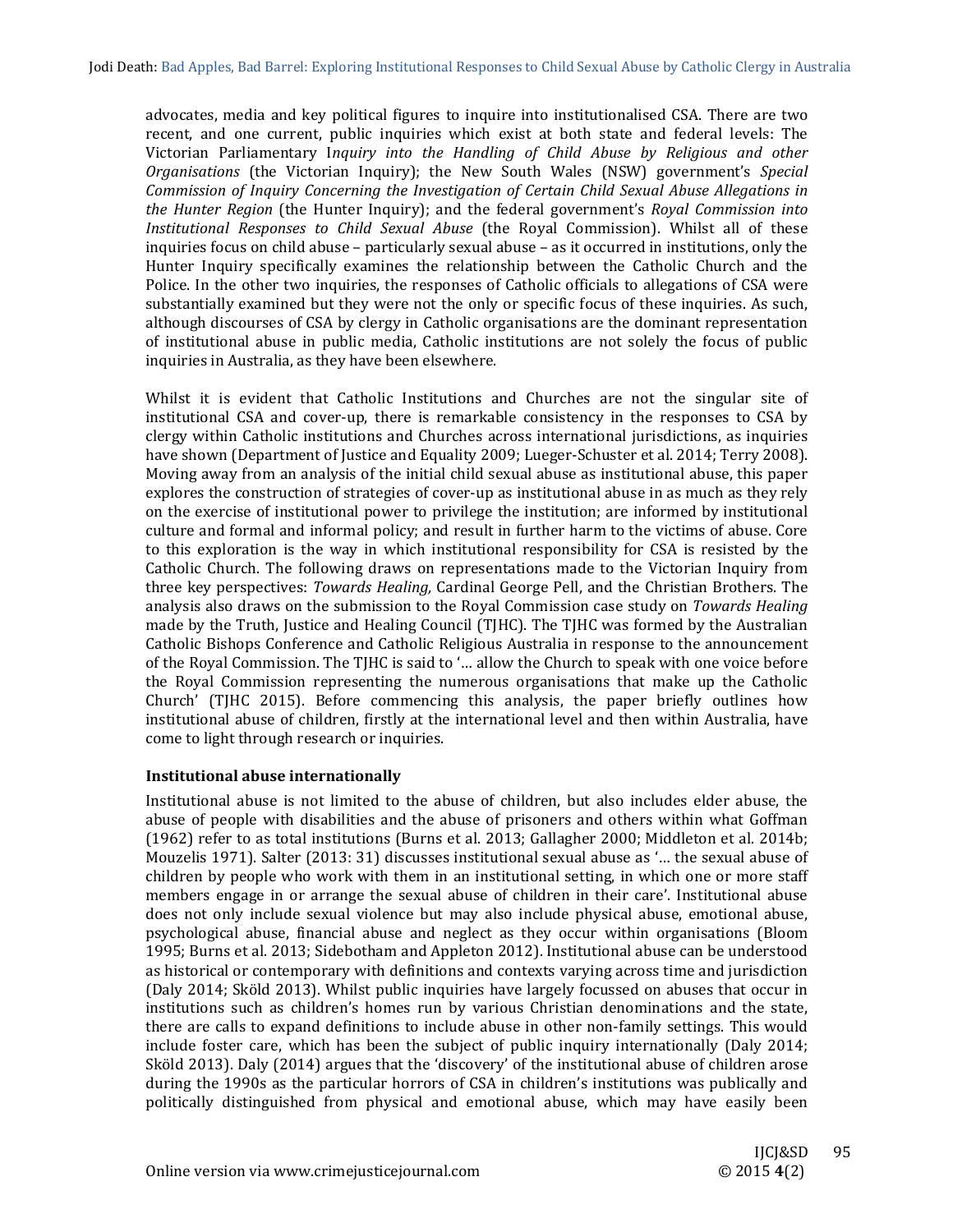dismissed as extreme forms of punishment. In this discovery, the responses of institutions to abuse, including cover-up, have gained a cultural currency through media representation, effective lobbying of victim/survivors and the supporters, and the exposure of remarkably similar stories across international jurisdictions (Sköld 2013).

Historically, many children's services have been run by Christian denominations, including the Roman Catholic Church (Daly 2014). A substantial body of literature now exists which specifically considers the perpetration of CSA by Catholic Clergy from the perspectives of psychology, criminology, theology and sociology. This literature does not only consider abuse in care situations but in the context of Church activities (Garland and Argueta 2010; Hogan 2011; Holt and Massey 2012; Keenan 2012b). This literature includes attempts to understand grooming, the extent and nature of abuse, the life circumstances and nature of individual clergy who abuse, and the motivation for clergy to perpetrate CSA (Fawley-O'Dea 2004; Fogler et al. 2008a; John Jay College of Criminal Justice 2004). Research on victims of CSA by clergy has considered their experiences of abuse, their experiences with civil and criminal litigation, and what they have sought to achieve in reporting their abuse (Balboni 2011; Balboni and Bishop 2010; Lytton 2009; Smith and Freyd 2014). It is now well recognised internationally that it is not only the occurrence of CSA by clergy that is problematic within Catholic institutions but also, in particular, the spiritual, emotional and psychological abuse inherent in the mis-management of reports of abuse (Conway 2014; Deetman et al. 2011; Lueger-Schuster et al. 2014). Responses to reports of CSA by clergy by Catholic officials has been the subject of international inquiries and research that has recognised that core issues go beyond individuals acting alone, to recognising the significant role of institutional culture, structure and policy (Gilligan 2012a, 2012b; Hall 2000; Lueger-Schuster et al. 2014; McLoone-Richards 2012).

One area explored in international inquiries is the role of institutional culture and the occurrence of cover-up of CSA by clergy by Catholic officials. This has resulted in criticism of Catholic institutions for covering up CSA by clergy through extreme levels of secrecy; the movement of perpetrators from parish to parish, or school to school; silencing victims through legal clauses in settlements; poor record keeping practices; failing to cooperate with Police investigations; dissuading victims from going to Police with complaints; ignoring and disbelieving victims and privileging the word of Clergy denying the abuse; and the vehement and costly defence of clergy accused of abuse through both civil and criminal cases (Bruni and Burkett 2002; Dale and Alpert 2007; Deetman et al. 2011; Gilligan 2012a). Evidence from international research and inquiries indicates that these actions of cover-up have relied on functions of institutional power, culture and policy, causing direct emotional, psychological and spiritual trauma to survivors of abuse (Fitzpatrick et al. 2010; Lueger-Schuster et al. 2014; McAlinden 2006; McLoone-Richards 2012). This post sexual assault harm, which arises from how victims are treated after reporting, compounds the harm caused by the original abuse, leading to a secondary victimisation (Carrington and Carmody 2000). Strategies of cover-up have been revealed as remarkably similar where ever they have occurred throughout Catholic Institutions internationally (Doyle et al. 2006; McLoone-Richards 2012; Pilgrim 2012). The report from the Victorian Inquiry concluded that these strategies are also relevant in the Victorian context (Family and Community Development Committee 2013). Case study reports from the Royal Commission, such as that of the Christian Brothers in Western Australia, indicate that actions of cover-up may be more widely spread in Australia (Commonwealth of Australia 2014). 

Central to the issue of institutional abuse and cover-up is the exercise of institutional power to silence victims and protect perpetrators. Critics of Catholic institution's responses that resulted in cover-up identify motivators such as the protection of the reputation of the Church, fear of costly litigation, and the privileging of clerics in systems which value them over lay victims (Cobb 2010; Dale and Alpert 2007; Fawley-O'Dea 2004; Keenan 2012a; White and Terry 2008).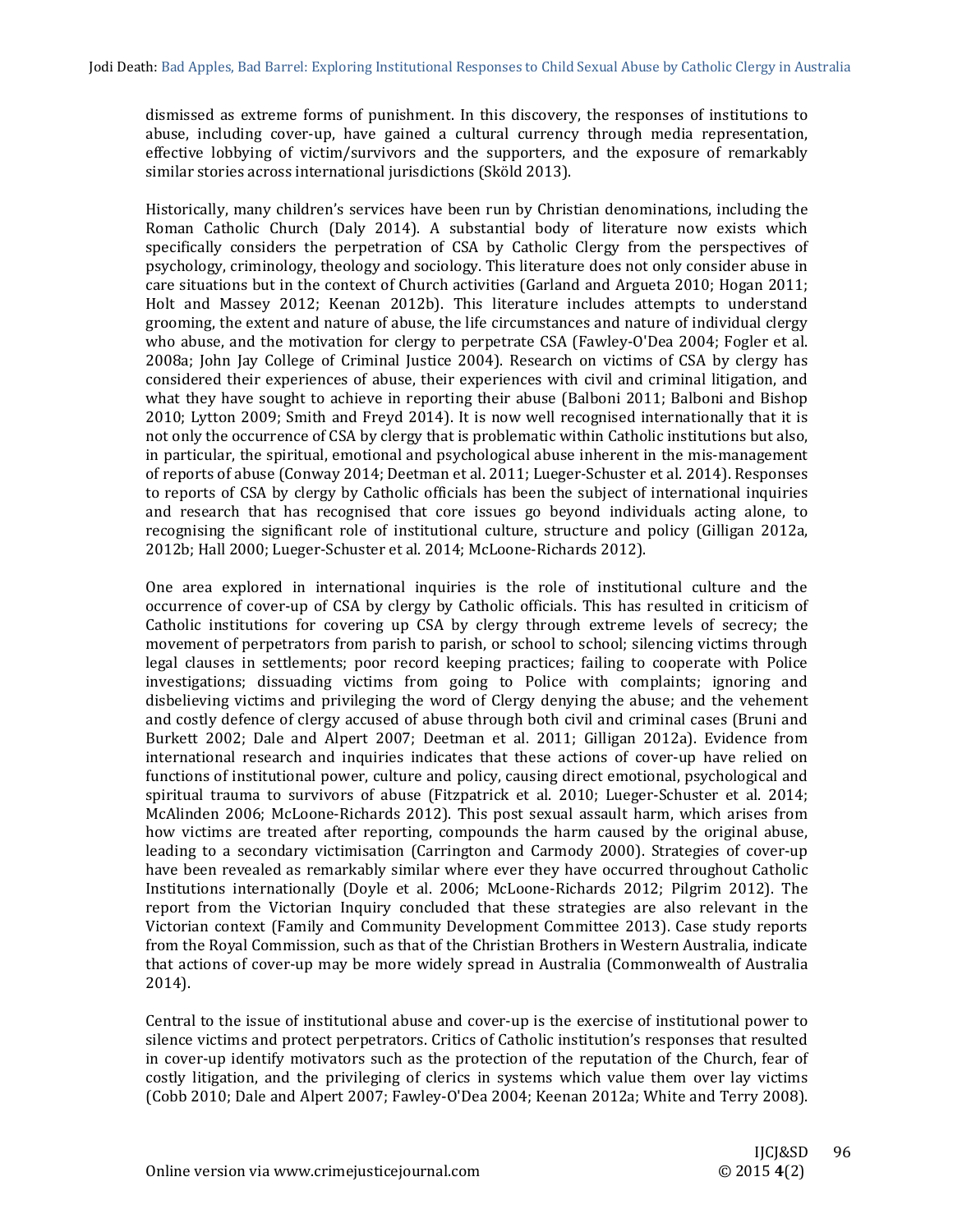Cultures which value the elitism of clerics have been identified as contributing to the facilitation of CSA and the mismanagement of complaints when they are made (Benkert and Doyle 2009; Doyle 2006; Shupe 2007; Shupe et al. 2000). The issue of clericalism has been identified as crucial in understanding both the perpetration of CSA by clergy and institutional responses (Benkert and Doyle 2009; Doyle 2003, 2006). Clericalism is understood as the ways in which clergy are privileged as an elite group, both within the Catholic institutions and more broadly in congregations and communities (Doyle 2006). This privileging is essential in understanding the ways in which clergy are able to groom individual victims, their families, and wider communities. Clericalism is also important in understanding why systems functioned to protect clergy and enable disbelief of abuse (Doyle et al. 2006; Fogler et al. 2008b; Hildalgo 2007).

The Catholic Church has sought to defend the mismanagement of CSA with appeals to naivety, usually stating that the Catholic Church did not understand the nature or impact of CSA. Further defences have included arguments that that those managing disclosures of abuse were responding in ways that were consistent with 'the times', and that the abusers were 'bad apples' – individuals acting independently – and not from a bad barrel of institutional cultures and structures (Gilligan 2012a; John Jay College of Criminal Justice 2004; McGlone 2003; Plante 1999). As a consequence of long and sustained media debate, of civil litigation in jurisdictions where this has been possible, and of public inquiry, it is now untenable for Catholic institutions to claim that strategies designed to create and maintain secrecy surrounding the nature and extend of CSA by clergy, and also to silence victims of this abuse, were not strategies of cover-up. Strategies of denial and cover-up emerged from institutional cultures which valued secrecy, clerical elitism and the protection of the 'good name' of the Catholic Church and its clerics (McLoone-Richards 2012; Perillo et al. 2008; Pilgrim 2012; Wirenius 2011).

# **State inquiries and child sexual abuse in Australia**

In Australia, the role of public inquiry in addressing major social issues is varied depending on the type of inquiry. Types of inquiries include those conducted by the Senate, federal or state parliament, and a Royal Commission. Royal Commissions may also be state or nationally based. Public Inquiries can also take the form of working parties, independent commissions of inquiry, task forces and committees established by the state for purpose of inquiring into a high profile, systemic or otherwise identified issues. Public inquiries are established and bound by terms of reference, subject to discretionary government funding and members are usually drawn from outside the government (Prasser 1985). Prasser (2006) discusses a number of reasons why state inquiries, particularly royal commissions, may be established. Such inquiries are ordinarily inquisitorial in nature, or designed to inform government policy (Gilligan 2002; Hodgetts 2007). They may also have the benefit of demonstrating that the state is serious in addressing an issue, that independent assessment of an issue has been made in order to inform policy, and that responsibility in a given issue has been allocated (Keller 2014; Prasser 2006). The Victorian Inquiry was established amongst long held calls for a national Royal Commission by victims and their supporters. The Victorian Inquiry was preceded by the *Protecting Victoria's Vulnerable Children Inquiry* which ultimately recommended a specific inquiry into the handling of child sexual abuse by religious and other institutions, with the power to compel witnesses to give evidence (Cummins et al. 2012). This power, ordinarily reserved for royal commissions, was ultimately granted to the Victorian Inquiry.

The perpetration of forms of institutional abuse against minors in Australia has not only been considered by the recent government inquiries specifically into CSA, but also previously by the Senate Inquiry into Forgotten Australians (Commonwealth of Australia 2004), the Forde Inquiry in Queensland (Queensland Government 1999) and the Wood Royal Commission in NSW; (Wood 1997). Each of these inquiries have considered  $-$  although not exclusively  $-$  the ways in which religious institutions have responded to the perpetration of physical, sexual and psychological child abuse within their organisations, primarily children's homes and foster care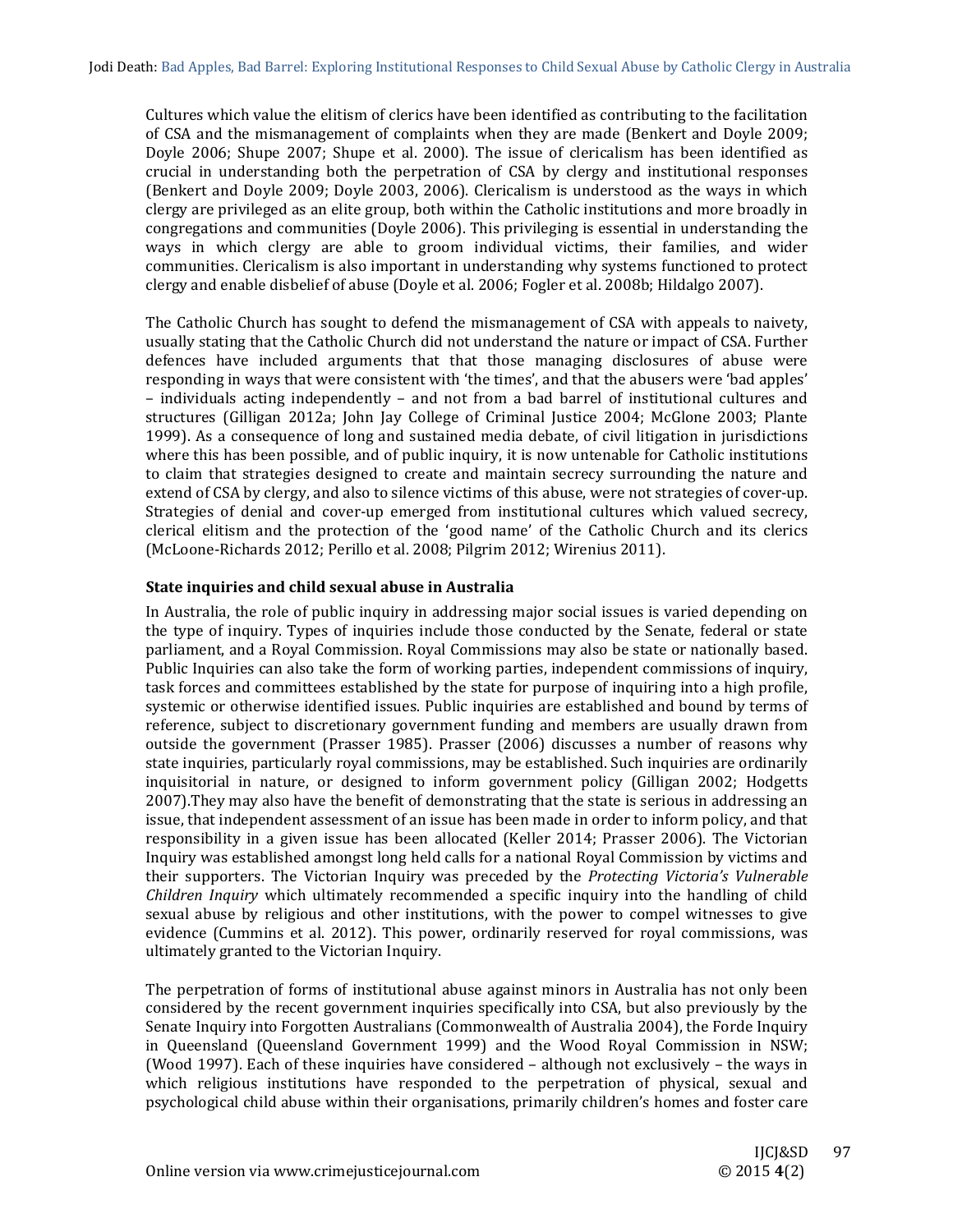(Commonwealth of Australia 2004, 2005). Commencing as an inquiry into Police corruption, the Wood Royal Commission of NSW expanded its terms of reference to specifically consider the issue of paedophile networks and the suitability of care arrangements for 'at risk' youth (Wood 1997). Other states such as Western Australia and Tasmania have conducted state-based inquiries which also investigated the abuse of children in state and institutional care (Babington 2011). 

When recommended by the Forgotten Australians Senate Inquiry to do so, many religious institutions issued apologies to those who had suffered forms of child abuse whilst in care within their facilities and services. Other recommendations from inquiries, such as the provision of reparation and greater access to personal records and histories, have received some, but not complete, support from state governments (Commonwealth of Australia 2004; Swain et al. 2012). Months after the release of the report of the Victorian Inquiry, the Victorian government committed to make several changes to legislation. These included the introduction of a new grooming offence, a 'new offence for people who hold a position of authority who fail to protect children from child sexual abuse', and a new offence for those who fail to report known or suspected child sexual abuse to police (Parliament of Victoria 2014).

# **This study**

This study used qualitative methods within a critical victimology perspective. As Mawby and Walklate (1994) recognise, critical perspectives hold deep concern for the role of power in constructing offences, harm and victimisation. This is particularly relevant where political and social systems exist in ways that marginalise some voices and prioritise others (McEvoy and McConnachie 2012; Shalhoub-Kevorkian and Braithwaite 2010; Walklate 2014). Drawing on a range of disciplines including social psychology and symbolic interactionism, critical victimological perspectives recognise that the ways in which events or outcomes are constructed harms or offences, is contingent on the mechanisms through which they are labelled (Mawby and Walklate 1994; McEvoy and McConnachie 2012; Spencer 2015; Van Dijk 2009). The use of qualitative methods is consistent with a critical approach as it allows the prioritising of voices and the examination of rich and deep data (Flick 2002; Knight 2000). This is crucial for this study as the Catholic Church represents a powerful institution with far reaching political, social and religious influence. Further, the state has a central role in addressing and managing responses to CSA, not only through criminal justice processes but also through state inquiries (Ainsworth and Hansen 2006; Baird 2013; Middleton et al. 2014a).

Evidence given during three key hearings of the Victorian Inquiry has been chosen as case studies here. These hearings were chosen because of their centrality to representations made by Catholic leaders, orders, policy and organisational representatives to that Inquiry. This is not a representative sample but rather a purposive sample of voices based on an analysis of available transcripts. The selected sample includes firstly, the examination of Brother McDonald (Deputy Province Leader), Brother Brandon (Co-Executive Officer, Professional Standards Office) and Mr Wall (Co-Executive Officer, Professional Standards Office), who represented the order of the Christian Brothers at the Victorian Inquiry on 3 May 2013. Secondly, the hearing on *Towards Healing*, in particular the examination of Sister Angela Ryan who appeared before the Victorian inquiry as the former Executive Officer of *Towards Healing* on 3 May 2013 is referenced. *Towards Healing* is the Australian Catholic Church's policy response to CSA in Catholic institutions and covers all jurisdictions outside the Melbourne Archdiocese where a separate policy, the *Melbourne Response*, is in effect. Finally, the sample includes examination evidence provided to the Victorian Inquiry by Cardinal George Pell on 27 May 2013. Pell was, at that time, Australia's most senior Catholic cleric and was responsible for the development of the *Melbourne Response*. This evidence is furthered by the submission of the TJHC to the current Royal Commission.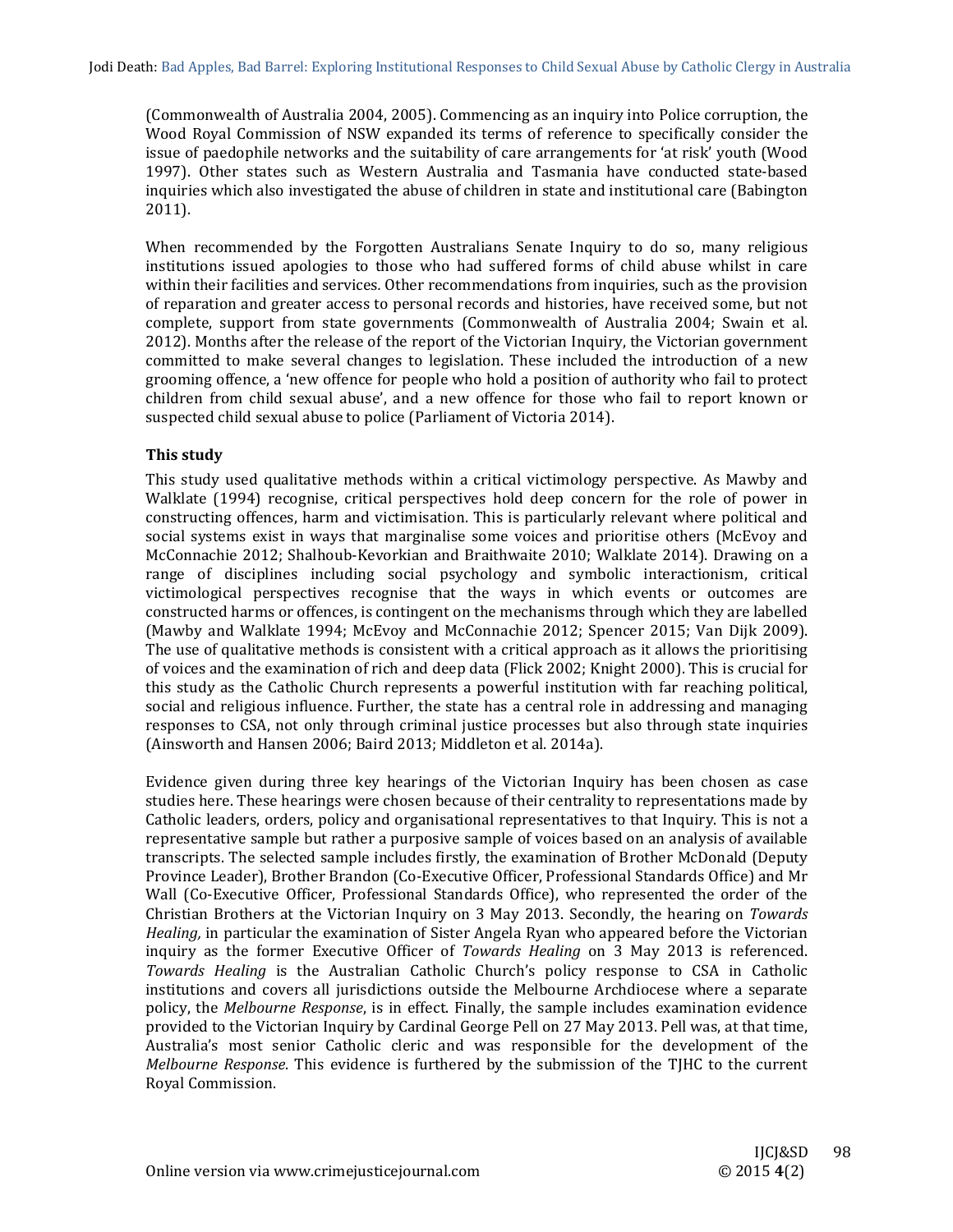All transcripts are publically available through the Parliament of Victoria website (http://www.parliament.vic.gov.au/fcdc/article/1786). No closed hearings or confidential material was used for this study. As such, ethics clearance was not required. These transcripts were analysed using thematic coding and word searching in N-Vivo as a part of a larger project analysing 105 transcripts and submissions to the Victorian Inquiry. Thematic coding involved reading each transcript to identify common themes. Relevant themes, other than cover-up, included church structure, church leadership, disclosure, and institutional responses. Word searches were used based on common terms in literature and media representation. Cover-up was a particularly relevant term.

The hearing on *Towards Healing* is significant as this policy was designed to be the primary response mechanism of the Catholic Church in Australia, to inform responses made by the diversity of elements of the Catholic Church including parishes, communities and orders. Development of *Towards Healing* began at the end of the 1980s and the policy was introduced in 1996 as a nation-wide policy (TJHC 2013).

The Christian Brothers is a Catholic congregation which originated in Ireland in the early 1800s. Now present in over 30 countries the Christian Brothers have historically provided education by establishing schools, originally for poor children (McLaughlin 2008).The Christian Brothers order was identified by the Victorian Inquiry as one of the worst of the Catholic orders, both for the number of offences committed by members of the order and for the mismanagement of complaints when they were made (Parliament of Victoria 2013a). Although in evidence the Christian brothers denied that there were cover-ups at schools, such as St Alpius Ballarat, they also stated that they had not conducted an investigation as to whether such cover-ups had occurred (Parliament of Victoria 2013a).

Cardinal George Pell has been acknowledged as Australia's most senior and high profile Catholic cleric (Marr 2013). Although initially disputing that he was generally thought of as the 'leader of the Catholic Church in Australia', Pell later conceded in evidence before the Victorian Inquiry that this was how the public would most likely perceive him (Parliament of Victoria 2013c).

# **Structure and institutional abuse**

The institutional structure and culture of the Catholic Church becomes highly significant when applied to responses made to complaints of CSA by clergy. In their submission on *Towards Healing* to the Royal Commission, the TJHC (2013) argue that 'contrary to what is often supposed or assumed' there is no cohesive Australian or worldwide Catholic Church. The submission goes on to say that vertical management in the Catholic Church is not in place but 'rather, the Church as a community of faith is made up of an intricate complex of disparate groups and individuals' where individual Bishops have individual mandates and authority. The impact of institutional structure is explored by the Victorian Inquiry in the hearing on *Towards Healing*. The following exchange occurred between Committee member Mrs Andrea Coote and Sr Ryan:

Mrs  $COOTE$  — Pardon me for my confusion, but we have heard quite a bit here, and it is a little difficult to get our heads around the structures, because it seems to flow as it suits the particular organisation. So if it is the bishop in that area and he is responsible and there are systemic problems, who does he answer to?

Sr RYAN  $-$  Issues for which he is responsible  $-$  if they are within that diocese, then he is the ultimate person who is responsible there. You have got Rome having taken some further action, I guess I would say, or  $-$  'interest' would be the wrong word; I have not got the right word  $-$  but certainly over recent years Rome has been wanting guidelines set up in each country so that they  $-$  if we are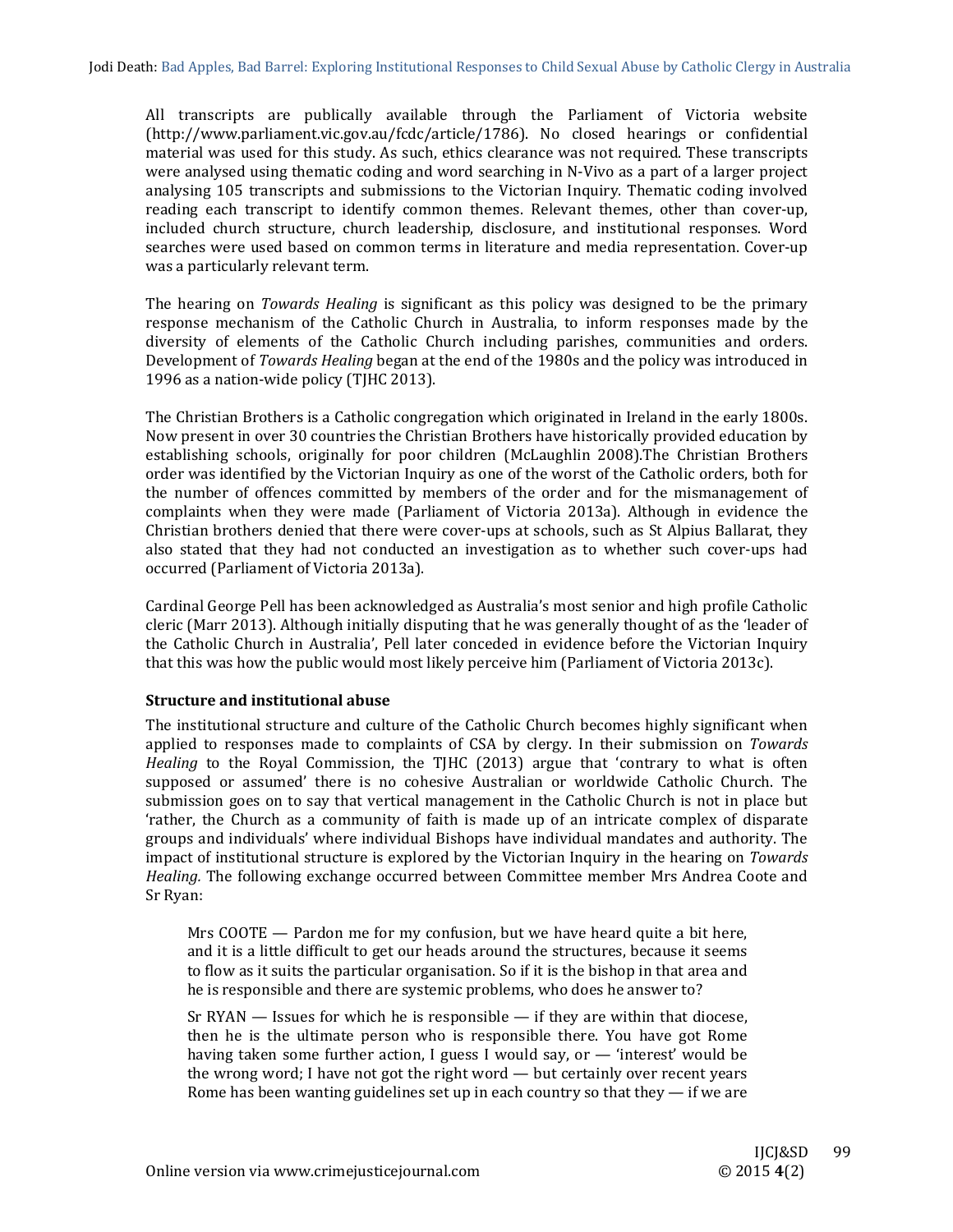talking about a cleric, a priest, a deacon or a bishop, that is who they are concerned about, and for cases in that way, they would go to the CDF, the  $-\frac{1}{2}$ 

Mrs  $COOTE$  — The Congregation for the Doctrine of the Faith. (Parliament of Victoria 2013b: 8) 

In effect what is being argued is that the Catholic Church comprised a series of closed systems acting independently of each other, although with some distant supervision from the Congregation of the Doctrine of the Faith (CDF). What is also acknowledged, however, is the respect for the CDF and the Vatican ('Rome') as an authority. Canon Law scholar John Beal (2007: 202) identifies the CDF as having '... responsibility for oversight of both faith and morals of the whole Catholic Church ...' directly observing an oversight role that is also discussed in the work of other Canon Law scholars (Doyle et al. 2006; Robertson 2010).

Canon Law is simply understood as the laws and legal principles developed by Church authorities that govern the function of the Catholic Church (Formicola 2011; Robertson 2010).The importance of Canon Law, including procedural law such as *De Modo Procendendi* in *Crimen Sollicitationis* (*Crimen Sollicitationis*)*,* and the Apostolic Letter, *Sacramentorum* sanctitatus tutela, in informing the response of Catholic Bishops to allegations of child sexual abuse across international jurisdictions is now well recognised (Doyle et al. 2006; Keenan 2012a; Robertson 2010). These documents and others are argued to contain directives from the Vatican about the reservation of the management of 'grave crimes' to the CDF. This included a directive that where a Bishop became aware of allegations of CSA by clergy they refer it for the attention and management of the CDF (Doyle et al. 2006; Keenan 2012a; Robertson 2010). Whilst *Sacramentorum sanctitatus tutela* makes it clear that cases may be referred back to the local Bishop for prosecution and the execution of punishment, it cannot be successfully argued that this centralisation of complaints to the CDF was anything other than the exercise of a higher authority giving instruction on the management of local matters. There is provision and instruction made in *Crimen Sollicitationis* for a local investigation prior to referral to the CDF. Beal (2007: 224) argues, however, that this document includes sexual offences against minors as an 'afterthought' and it is not significant enough to indicate that the Catholic Church had extensive knowledge of these offences when the document was updated and reissued in secrecy to Bishops worldwide in 1962. It is argued elsewhere, however, that the strict directives on secrecy regarding investigation, reporting to the CDF, and outcomes of investigations – and even the document itself – contained in *Crimen Sollicitationis* facilitated cultures of secrecy and resulted in the implementation of policies occasioning the cover-up of abuse (Doyle et al. 2006; Keenan 2012a; Robertson 2010).

In the following exchange on *Crimen Sollicitationis*, Pell argues before the Victorian Inquiry that the direction from the Pope was specific to the crime of using the confessional to solicit for sexual gratification and that the direction for Bishops to maintain the strictest confidentiality was based on institutional mandates of secrecy and not breaking the seal of confession:

Mr McGUIRE  $-$  Do you agree with the Pope's instruction in 1962 to all bishops that sexual abuse of children was the foulest crime?

Cardinal PELL  $-$  Yes. I think the 1962 statement talked about a particular crime with children, and that is using the confessional to entice children to commit this crime. I think that was the specific instance there. But there is no doubt that it is a foul crime.

Mr McGUIRE  $-$  Do you acknowledge that there was also a requirement from the Pope that such heinous crimes be treated with such strict confidentiality?

Cardinal  $PELL$   $-$  Yes. That, as you know, was changed later. The reasons for that then were because of the seal of confession, but there were a couple of other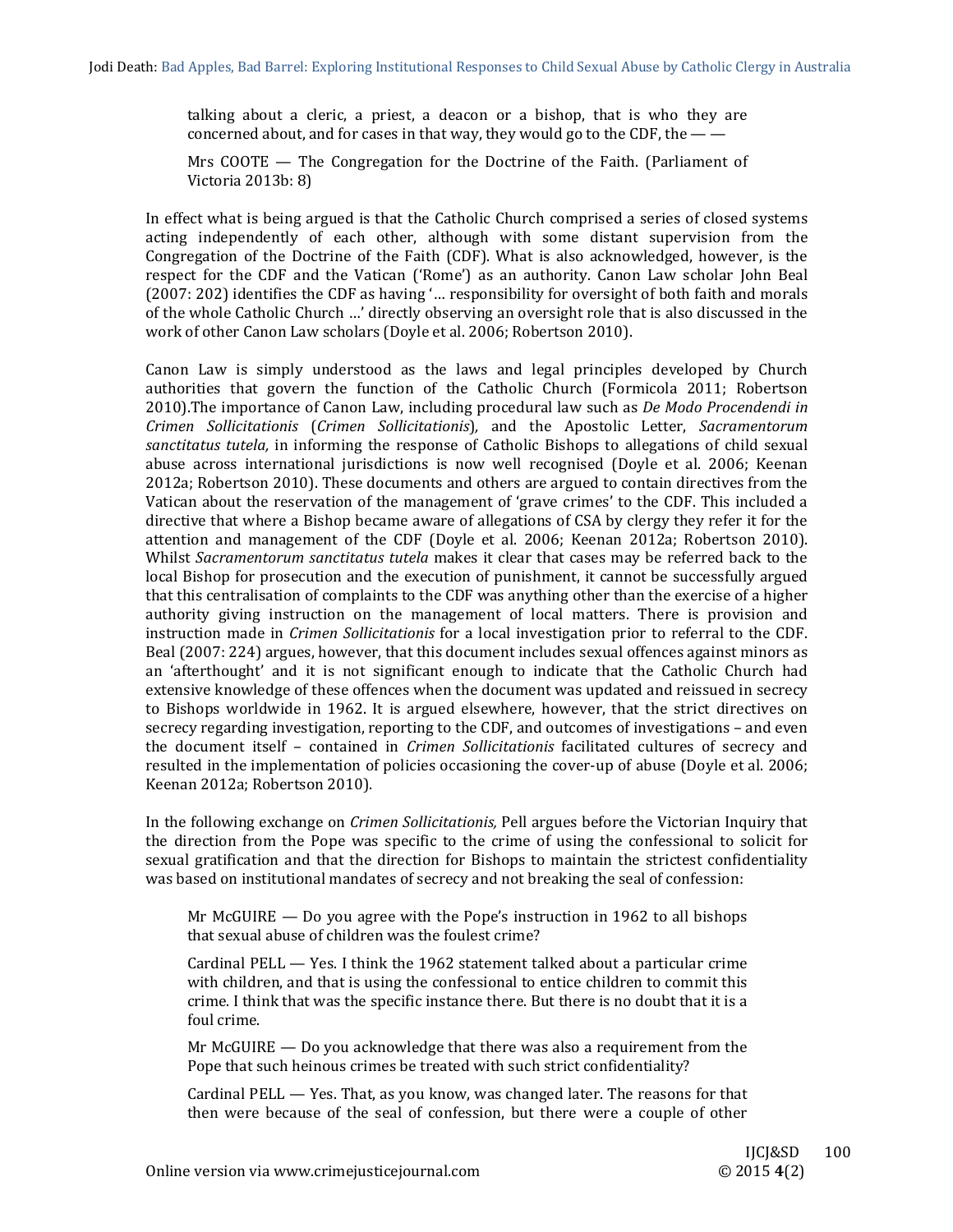reasons. The priest who was attacked because of the seal of confession  $-$  they had to receive indirect evidence; he could not break the seal. Also it was to protect the privacy of the person making the allegations. We regard those restrictions now as inappropriate, but they were the three reasons for them at that time, I believe. (Parliament of Victoria  $2013c: 11-12$ )

That there is, or was if we accept Pell's position, an institutional mandate that the 'seal of the confessional' be upheld above all else is evidence of a persistent occupational culture that privileges particular individuals within the institutional culture and establishes those who hear confession as the bearers of secrets (Cafardi 2010; Cornwell 2014). This tradition not only has a historical base but has also been directly applied to CSA by clergy through Papal directives, in ways that mandated strict confidentiality and secrecy (Cornwell 2014). Mandated secrecy in response to CSA by clergy is, in effect, an exercise of institutional power that is based on institutional culture and Canon Law that ties secrecy to confession, and to the role of those who hear confessions. Clearly, there are elements of institutional culture that directly inform individuals functioning in roles where they respond to abuse allegations. It is these cultures of elitism and the self-preserving functions taken in response to complaints of CSA by Catholic Clergy that have been at the core of institutional responses that are psychologically, emotionally and spiritually abusive (Beal 2007). Shupe (2007) and colleagues (Shupe et al. 2000) recognise cultures of clergy elitism as essential in understanding both the occurrence of and responses to CSA by clergy.

# **Cover‐up and a culture of elitism?**

The following exchange from the Christian Brothers hearing begins by drawing attention to the high instances of abuse perpetrated by members of the Christian Brotherhood, and positions it as an outcome of institutional power:

Mr O'BRIEN  $-$  But do you accept that there must have been, even on the raw numbers alone, an element of cover-up within the Christian Brothers organisation? 

Br McDONALD  $-$  I am not sure that it. I am sure it would not have been interpreted as cover-up. In hindsight, certainly that is what it looks like.

The CHAIR  $-$  If I could ask for quiet from the public gallery, please.

Br McDONALD  $-$  As I said, from this perspective the community can certainly be excused for interpreting it that way.

Mr O'BRIEN  $-$  I am interested in how you interpret it. I do not want to cut you off. Continue please.

Br McDONALD  $-$  I can refer to anecdotal, if you like, experiences to illustrate what I am trying to say. There were times, certainly, when parents became aware that their child or children had been abused, and there is anecdotal evidence that goes this way: parents turned up at the door of the brothers' house, wanted to see the community leader or the principal of the school, and said, 'Remove so-and-so because he has done this to my son or we will get the police'. There were times when the police turned up and said, 'Remove so-and-so or we will charge him'. That simply reflects a culture that existed that gave special privilege  $-$  and it should not have  $-$  to people in religious life and in the priesthood. It was a perception that they were beyond offending. We know that now. People, religious people, priests, should resist being put on a pedestal. (Parliament of Victoria  $2013b:15$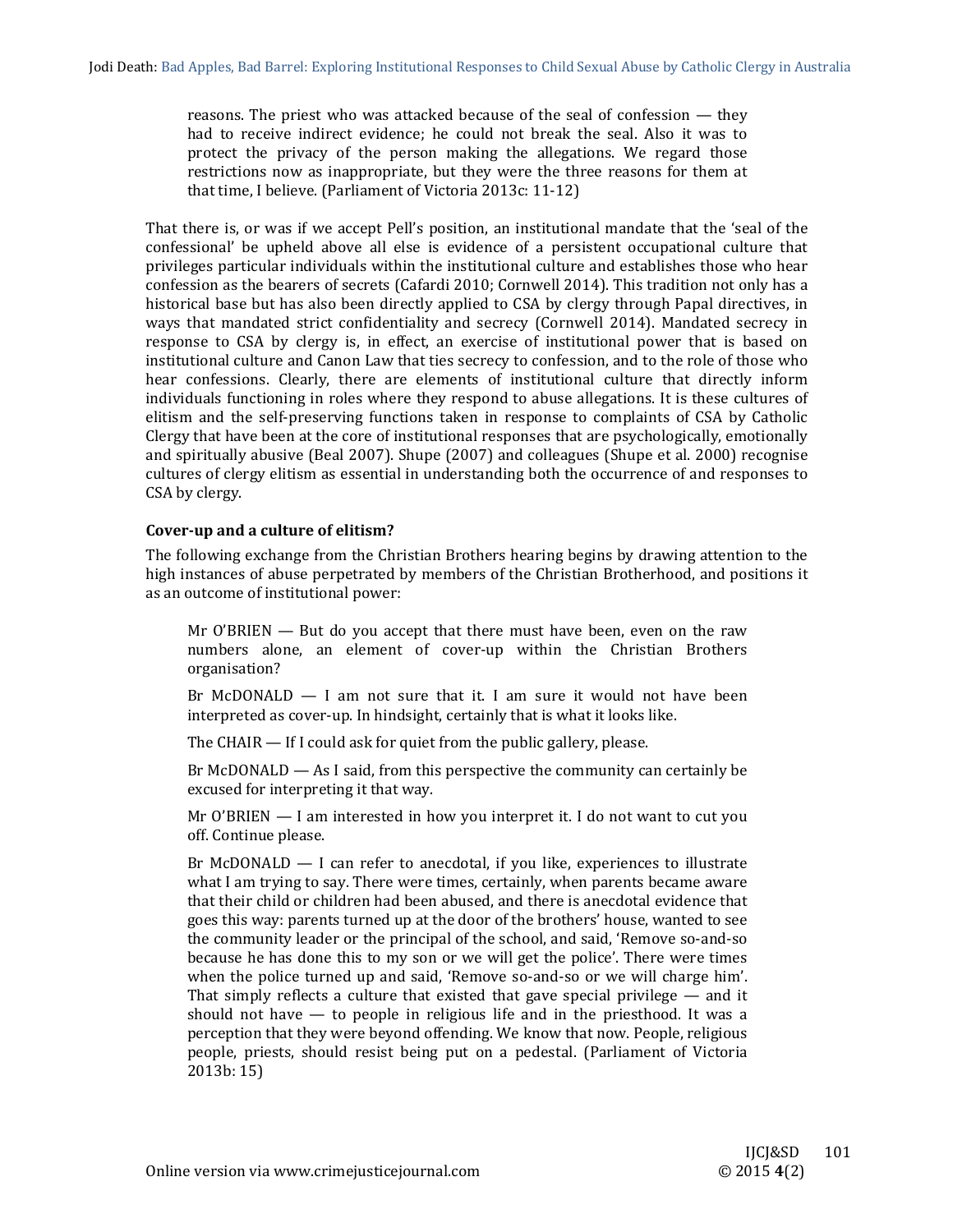Brother McDonald is not alone in recognising that the power and credence given to clergy has often meant that they have been immune from prosecution of offences; this point is now well established in literature (Cobb 2010; Doyle and Rubino 2003; Lytton 2009). What is evident in his account is that there were relationships between the Catholic Church, victims and their families and police that privileged clergy in a way that enabled the institution of the Catholic Church to exercise power to minimise the impact of allegations of abuse at the expense of victims. This situation is not unique to Australia (Fawley-O'Dea 2004; McLoone-Richards 2012). For Doyle (2003, 2006) the most significant issue is clericalism which reinforces the power of clergy within institutional structures and, more historically perhaps, in social and political sectors outside of Catholic institutions. Shupe (2007) theorises the issue of clerical sexual abuse and its management through social exchange theory and emphasises the cultural elements that support clergy abuse and its mismanagement. In this position cover-up becomes a function of institutional power that relies on the capacity to silence victims and maintain the elite position of clergy. This is the function of institutional power that has caused additional harm to survivors and as such should be considered a further incident of institutional abuse. Although Br McDonald seeks to classify this as isolated incidents, evidence throughout the world demonstrates that the cover-up of abuse through the exercise of institutional power was widespread, common and systemic in the Catholic Church, as already mentioned.

This abusive exercise of power has been theorised as reliant on reciprocal relationships between clergy, congregations, communities and victims (Shupe 2007; Hildalgo 2007). This provides explanation as to why the crisis of clergy abuse has been reliant on 'whistle-blowers' within the organisation, external support from increasingly independent media, civil litigation and the disruption of relationships of power to become a social issue worthy of attention (Lytton 2007; Shupe 2007). For Pell, pressure from 'the press' has had an influence on the willingness of victims to report abuse. Pell told the Victorian Inquiry:

Cardinal PELL - Professor Parkinson makes the interesting  $-$  a very basic point on the frequency of incidents and the frequency with which those incidents are reported. It is possible but not absolutely certain that those two figures come pretty closely together, because we have had 25 years of intermittent hostility from the press, which has had a beneficial effect of encouraging us to deal with it. (Parliament of Victoria 2013c: 3-4)

This, again, highlights the importance of relationships of power. Lytton (2009) argues that the combination of tort litigation and media coverage encourages victims to come forward and report the initial abuse and the institutional negligence of the Catholic Church in managing CSA by clergy. In Australia, civil litigation is more problematic, due to the Ellis decision in which the Supreme Court of NSW ruled that the Catholic Church was not a legal entity that could be held liable for CSA (Gau et al. 2008). The role of public media as powerful – or perhaps independent – enough to expose the sexual crimes committed by clergy has been widely acknowledged, however (Bruni and Burkett 2002; Dale and Alpert 2007; Kline et al. 2008). As such, public media has been situated as a significant locus of power in enabling survivors of CSA by clergy to step outside of Catholic systems in ways that are substantial enough to call for accountability from Catholic institutions for the initial abuse and subsequent cover-ups. Pell's argument that the incidence of abuse and the reporting of abuse are substantially the same is, of course, not verifiable. What is verifiable is the abusive role of cover-up in response to CSA by clergy as illustrated by the public inquires already mentioned (Department of Justice and Equality 2009; Farrell 2009; Gilligan 2012a; John Jay College of Criminal Justice 2004). It is well established that it is not just that abuse has occurred, but that its disclosure and mismanagement has significantly resulted in the re-abuse of survivors. This is a significant site where the Catholic Church, not just individual clergy, is being asked to provide a response to allegations of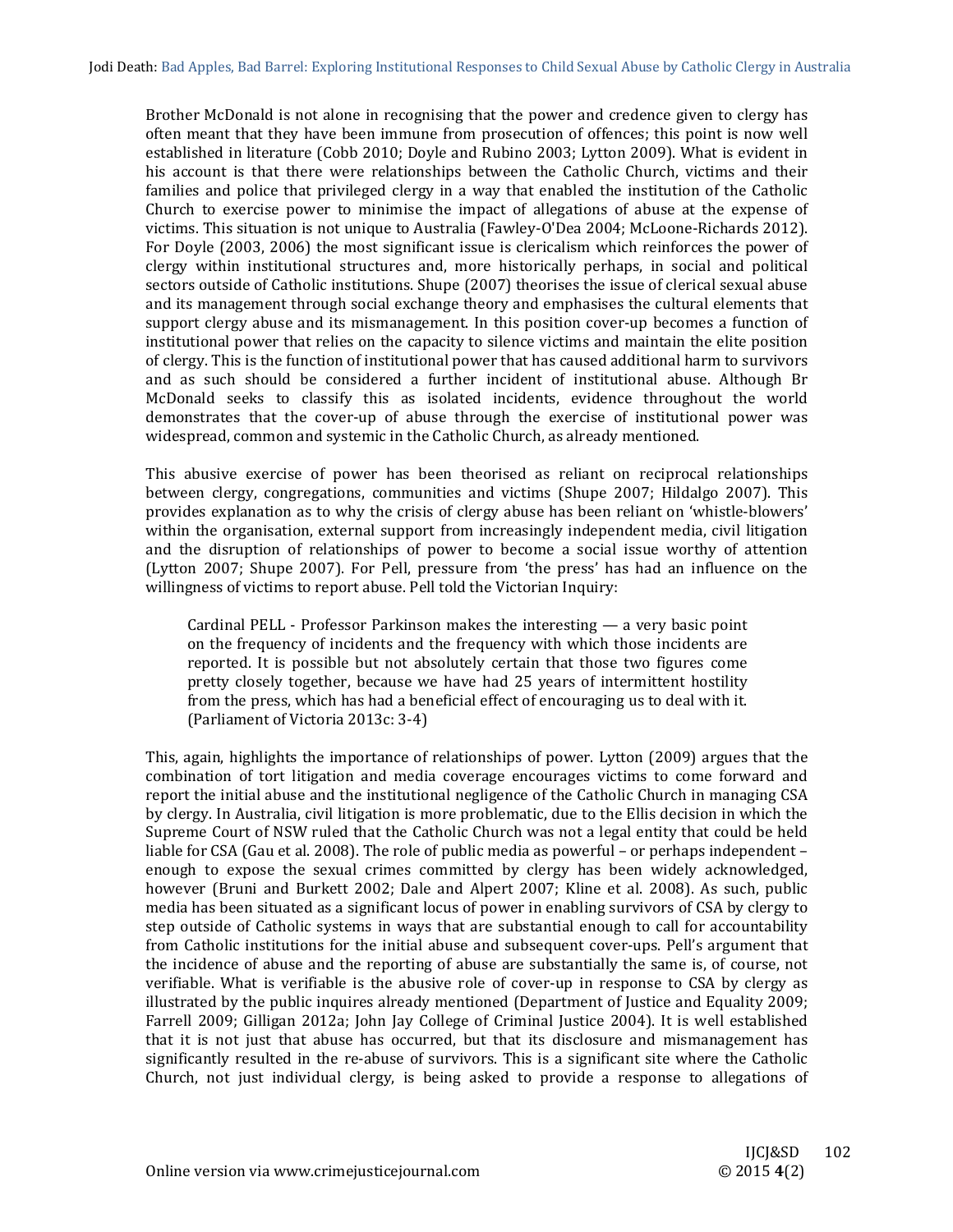institutional abuse through cover-up (Department of Justice and Equality 2009). Key to this is the desire to protect the reputation of the Catholic Church by silencing survivors.

#### **Cover‐up and a culture of concern for reputation**

Cardinal Pell was asked by the Victorian Inquiry to give an account of cover-up as motivated by protection of the reputation of the Catholic Church:

Mr McGUIRE  $-$  Do you agree that the church's motive was also to protect its  $t$ reasure  $-$  its reputation and money?

Cardinal PELL  $-$  The primary motivation would have been to respect the reputation of the church. There was a fear of scandal. I do not think any damages were paid out until the 1990s or something like that. At least in Australia saving the money was not a significant factor. I am not sure of the 1980s, but, as I said, there was no compensation paid, as far as I can remember.

Mr McGUIRE — But the fear of the scandal led to the cover-up, didn't it?

Cardinal PELL  $-$  Yes, it did. It was one of the factors. (Parliament of Victoria 2013c: 12)

The ability to protect the reputation of the Catholic Church was reliant on the above culture of elitism, which privileged clergy over lay persons, members of congregations and children in Catholic schools. Further, the accounts offered by Catholic representatives have existed in a broader social environment where scrutiny of this issue ebbs and flows as 'waves' of disclosure, media representation and social and political pressure ebb and flow. Hence, Shupe (2007: 50) argues that there has been an attitude amongst clerics that clerical abuse is of such a limited nature that if the storm of media attention is weathered there will be 'no serious structural implications' for Catholic institutions. This 'weathering the storm' takes the position that the threat to the Catholic Church is temporary and, if managed adequately, will disperse. Again, this relies on the power to ultimately supress the threat posed by revelations of CSA by clergy. One way to supress this threat is by covering up the abuse, through the strategies identified here and elsewhere, irrespective of harm caused to complainants and communities. Whilst there has certainly been sustained attention to the issue of CSA by clergy there it is yet to be seen if there will be any 'serious structural implications' for Catholic Institutions in Australia or elsewhere. In Australia the systemic nature of cover-up is still being established through public inquiry. Shortly after the above exchange, Pell was also asked to reflect on this very issue and the furtherance of abuse as a result:

Mr McGUIRE  $-$  Going directly to that issue, do you agree that this systemic cover-up allowed paedophile priests to prey on innocent children?

Cardinal PELL  $-$  Yes, you would have to say there is significant truth in that. If I could say, some people have said there was a culture of abuse. I do not think that was generally true at all. I think the bigger fault was that nobody would talk about it; nobody would mention it. I certainly was unaware of it. I do not think many persons, if any, in the leadership of the Catholic Church, knew what a horrendous, widespread mess we were sitting on. I have sometimes said that if we had been gossips, which we were not, and we had talked to one another about the problems that were there, we would have realised earlier just how widespread this awful business was.(Parliament of Victoria 2013c:  $13-14$ )

Pell's argument that the Catholic Church was unaware that CSA was a significant issue is problematic on a number of levels. Firstly, Pell attempts to frame the problem as one of poor communication. This argument relies on closed circuits of communication and management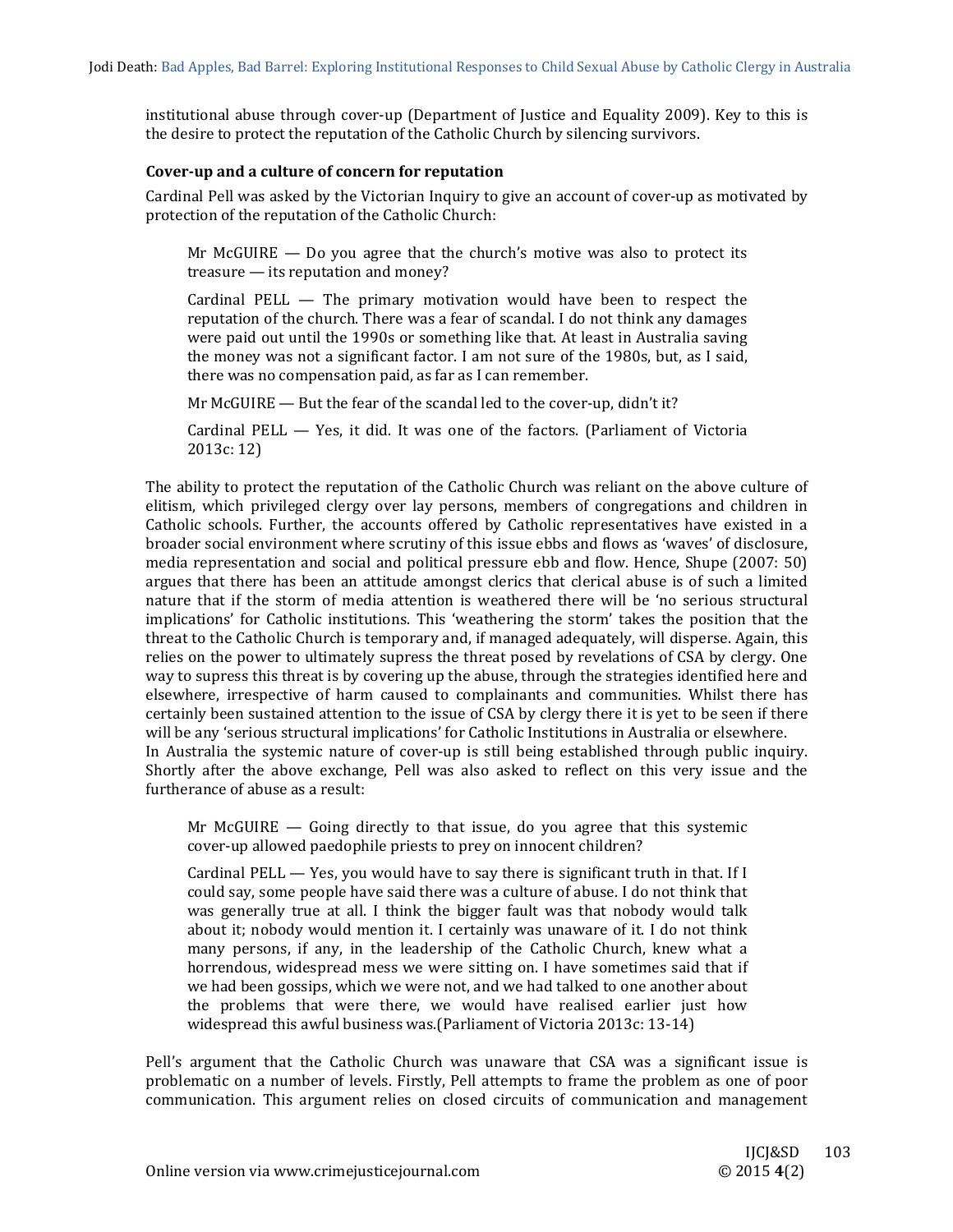such as those outlined in *Crimen Sollicitationis* which calls for strict secrecy about complaints and investigation of CSA by clergy. Whilst Pell argues that a failure to 'gossip' was a problem, the culture of abuse actually ran more deeply than this to one of directed secrecy. Cultures of secrecy also play into the idea that offenders are 'bad apples' who only need to be contained. For Pell, the systemic problem is failure to communicate effectively about abuse. Poor communication was a significant systemic issue that resulted in the abuse of further children in ways that were foreseeable. Contrary to Pell's assertion that this was a about a failure to gossip, it has been widely established that these failures were about institutional cultures that privileged clergy and valued secrecy from all parties involved (Balboni and Bishop 2010; Keenan 2005; McLoone-Richards 2012; Shupe 2007). Even where policy was introduced to enable institutional change in addressing CSA by clergy, there continues to be significant issues for victims engaging with the processes initiated out of such policies.

# **Concluding discussion**

Shupe et al. (2000) argue that clerical malfeasance, including sexual assault of adults and children, is similar to white collar crime but prefer to liken it to '... elite deviance as comprising illegal *and* unethical actions committed by persons in the highest corporate and political strata of society'. Characterising clergy abuse as a form of elite deviance relies on the social and political power of religious organisations such as the Catholic Church. These positions ascribe agency to those in the institution who actively utilise this power. It follows that those within the Catholic Church who have covered up abuse are not passive utilisers of this power but actively engage in systems to benefit their organisation over victims of CSA that has occurred because of the same systems of power (Doyle 2003; Farrell 2009; Keenan 2005). In this vein, it is not only individual abusers within the institution of the Catholic Church who are responsible for the abuse but also the institutions which are increasingly being held to account for their own abuses of power in responding to complaints. Accountability has only been enabled where victims of CSA by clergy have been able to step outside the systems of power within Catholic Institutions in order to challenge them (Shupe 2007). Consequently clergy abuse is not a case of 'bad apples' but a function of systems of power – bad barrels – which enable the abuse to occur and then enable re-victimisation through responses made to complaints (Shupe 2007; Shupe et al. 2000). This re-victimisation is no less institutional abuse than the original sexual abuse.

The benefit of identifying particular responses of the Catholic Church to complaints of CSA by clergy as institutional abuse is that it may strengthen pathways by which the Catholic Church can demonstrate an acceptance of responsibility for past failures. It is important that the Catholic Church demonstrates that avoidance of liability and damage to its reputation is no longer the central concerns but, rather, that there is serious intent to address systemic causes of the mis-management of complaints of CSA by clergy. This will entail accepting that cover-up is evidence of abuses of institutional powers that have directly caused emotional, psychological and spiritual harm to individuals who have already experienced institutional abuse in the form of CSA by clergy (Shupe 2007; Shupe et al. 2000; Keenan 2012a). The central message of this work is that the Catholic Church has resisted responsibility for CSA, that power and privilege have been used to facilitate cover-up of abuse, and that this has relied on institutional power, thus causing direct harm to victims of CSA and, accordingly, should be understood and discussed as institutional abuse. Whilst some acknowledgement of cover-up has been made by Catholic officials, this has not sufficiently translated into institutional change. It is in effectively addressing such institutional culture and structures that progress may be made to adequately in meeting victim needs, avoiding further re-victimisation and demonstrating meaningful acceptance of responsibility by the Catholic Church.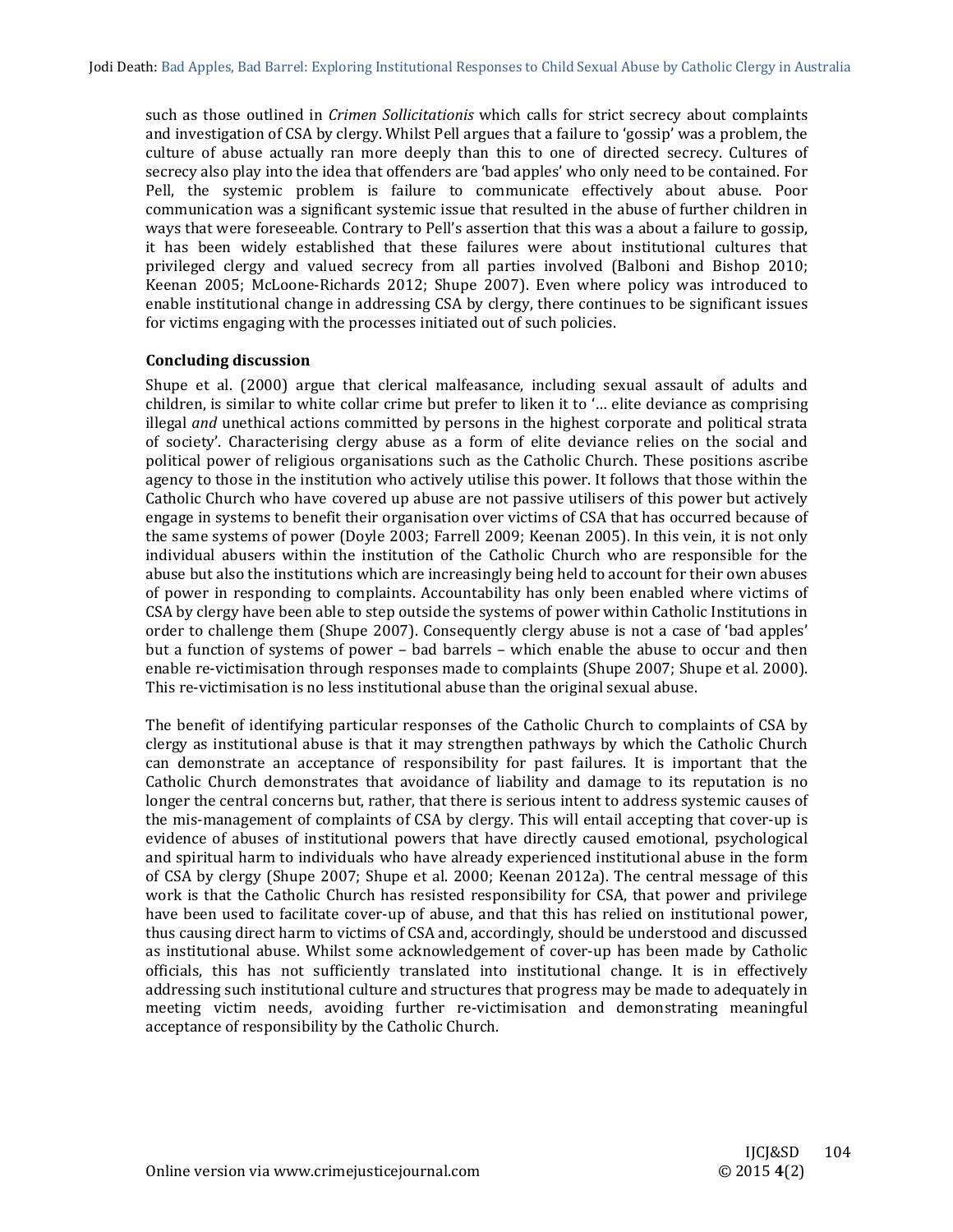Correspondence: Dr Jodi Death, School of Justice, Faculty of Law, Queensland University of Technology, Gardens Point Campus, 2 George Street, Brisbane QLD 4000, Australia. Email: jodi.death@qut.edu.au 

*Please cite this article as:*

Death J (2015) Bad apples, bad barrel: Exploring institutional responses to child sexual abuse by Catholic clergy in Australia. *International Journal for Crime, Justice and Social Democracy* 4(2): 94-110. doi: 10.5204/ijcjsd.v3i2.229.

#### **References**

- Ainsworth F and Hansen  $P(2006)$  Five tumultuous years in Australian child protection: Little progress. *Child & Family Social Work* 11(1): 33‐41. doi**:** 10.1111/j.1365‐2206.2006.00388.x.
- Babington B (2011) National framework for protecting Australia's children: Perspectives on progress and challenges. *Family Matters* 89: 11‐20.
- Baird B (2013) National virtue and the 'media sexualisation of children' discourse in Australia. *Sexualities* 16(5-6): 651-664. doi: 10.1177/1363460713487290.
- Balboni JM (2011) *Sexual Abuse Litigation: Survivors Seeking Justice.* Boulder, Colorado: Lynne Rienner Publishers.
- Balboni JM and Bishop DM (2010) Transformative justice: Survivor perspectives on clergy sexual abuse litigation. *Contemporary Justice Review* 13(2): 133-154. doi: 10.1080/10282580903549086.
- Beal JP (2007) The 1962 instricution *Crimen Sollicitationis*: Caught red-handed or handed a red herring? *Studia Canonica* 41(1): 199‐236.
- Benkert M and Doyle TP (2009) Clericalism, religious duress and its psychological impact on victims of clergy sexual abuse. *Pastoral Psychology* 58(3): 223-238. doi: 10.1007/s11089-008‐0188‐0.
- Bloom RB (1995) Institutional child sexual abuse: Prevention and risk management. *Residential Treatment For Children & Youth* 12(2): 3‐18. doi: 10.1300/J007v12n02\_02.
- Bruni F and Burkett E (2002) *A Gospel of Shame: Children, Sexual Abuse and the Catholic Church.* New York: First Perennial.
- Burns D, Hyde P and Killett A (2013) Wicked problems or wicked people? Reconceptualising institutional abuse. *Sociology of health & illness* 35(4): 514‐528. doi: 10.1111/j.1467‐ 9566.2012.01511.x.
- Cafardi NP (2010) The scandal of secrecy: Canon law & the sexual-abuse crisis. *Commonweal*, 21 July. Available at https://www.commonwealmagazine.org/scandal-secrecy (accessed 6 May 2015).
- Carrington K and Carmody M (2000) Preventing sexual violence? *Australian and New Zealand Journal of Criminology* 33(3): 341‐361.
- Cobb M (2010) A strange distinction: Charitable immunity and clergy sexual abuse in Pitcher v Roman Catholic Bishop of Portland. Maine Law Review 62(2): 703-716.
- Commonwealth of Australia (2004) *Forgotten Australians: A Report on Australians Who Experienced Institutional or Out‐Of‐Home Care As Children*. Canberra: Senate Community Affairs Reference Committee Secretariat.
- Commonwealth of Australia (2005) *Protecting Vulnerable Children: A National Challenge*. Canberra: Senate Community Affairs Reference Committee Secretariat. Available at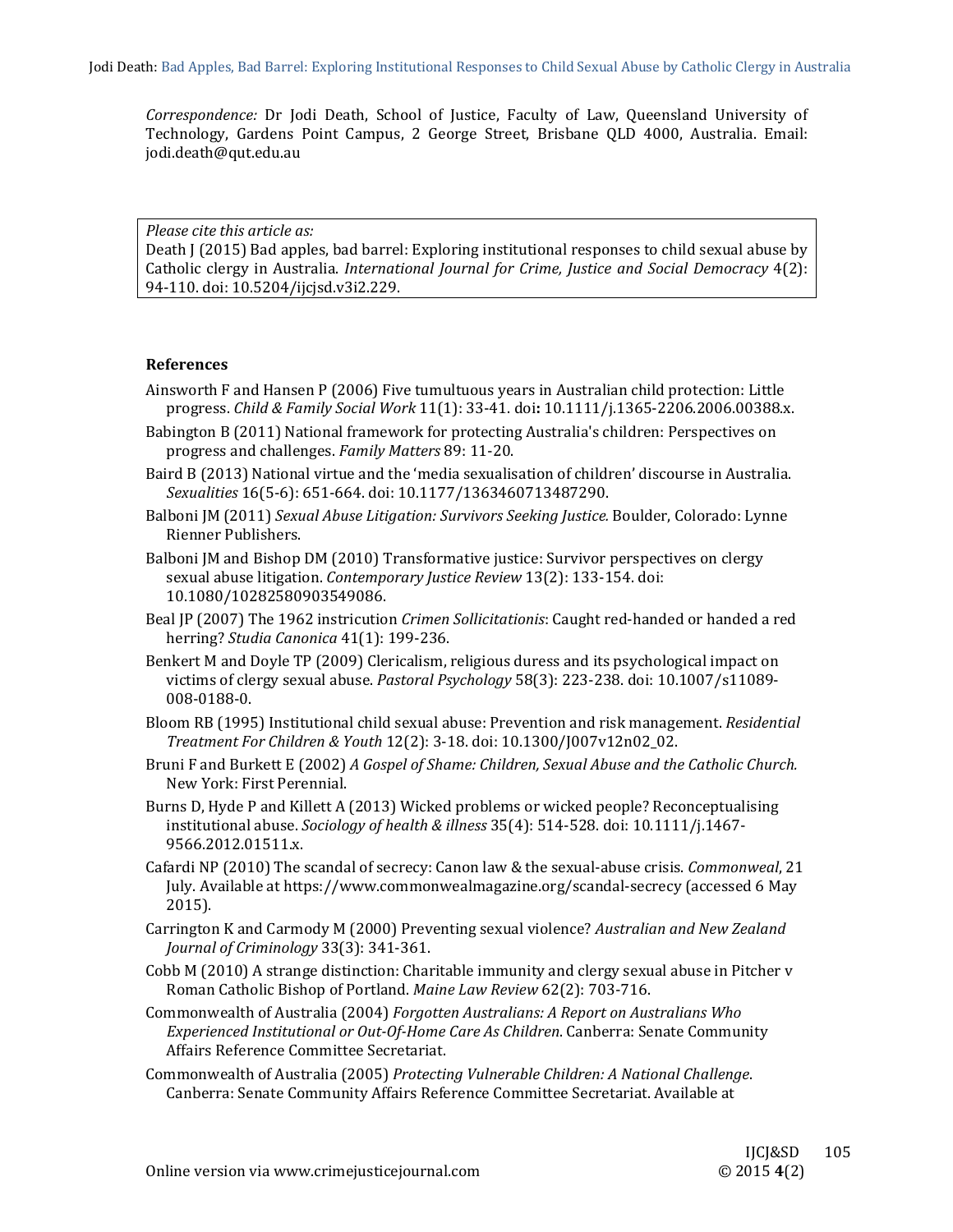http://www.childprotectioninquiry.vic.gov.au/report-pvvc-inquiry.html (accessed 13 December 2014).

Commonwealth of Australia (2014) *Report of Case Study No. 11: Congregation of Christian Brothers in Western Australia Response to Child Sexual Abuse at Castledare Junior Orphanage, St Vincent's Orphanage Clontarf, St Mary's Agricultural School Tardun and Bindoon Farm School.* Available at http://childabuseroyalcommission.gov.au/getattachment/27a80b05-2b21-48ec-bd94-2f3f02522596/Report-of-Case-Study-No-11 (accessed 6 May 2015).

Conway B (2014) Religious institutions and sexual scandals: A comparative study of Catholicism in Ireland, South Africa, and the United States. *International Journal of Comparative Sociology* 55(4): 318-341. doi: 10.1177/0020715214551472.

Cornwell J (2014) *The Dark Box : A Secret History of Confession.* New York: Basic Books. 

Cummins P, Scott D and Scales B (2012) *Report of the Protecting Victoria's Vulnerable Children Inquiry: Volume 2.* Available at

http://www.childprotectioninquiry.vic.gov.au/images/stories/inquiry/volume2/consolidate d%20volume%202%20protecting%20victorias%20vulnerable%20children%20inquiry%20 report%2027%20january%202012.pdf (accessed 4 July 2014).

- Dale KA and Alpert JL (2007) Hiding behind the cloth: Child sexual abuse and the Catholic Church. *Journal of Child Sexual Abuse* 16(3): 59‐74.
- Daly K (2014) Conceptualising responses to institutional abuse of children. Current Issues in *Criminal Justice* 26(1): 5‐29

Deetman W, Draijer N, Kalbfleisch P, Merckelback H, Monteiro M and de Vries G (2011) *Sexual Abuse of Minors in the Roman Catholic Church*. Available at http://www.onderzoekrk.nl/fileadmin/commissiedeetman/data/downloads/eindrapport/2 0121505/76660\_CD\_Voorwoord\_\_Hoofdstukken\_Engels\_.pdf (accessed 20 December 2014). 

Department of Justice and Equality (2009) *Commission of Investigation Report into the Catholic Archdiocese of Dublin*. Dublin: Department of Justice and Equality. Available at http://www.justice.ie/en/JELR/Pages/PB09000504 (accessed 31 January 2013).

Doyle TP (2003) Roman Catholic clerialism, religious duress and clergy sexual abuse. *Pastoral Psychology* 51(3): 189‐231. doi: 10.1023/a:1021301407104. 

Doyle TP (2006) Clericalism: Enabler of clergy sexual abuse. *Pastoral Psychology* 54(3): 189-213. doi: 10.1007/s11089-006-6323-x.

Doyle TP and Rubino S (2003) Catholic clergy sexual abuse meets the civil law. *Fordham Urban Law Review* 31(2): 549‐616. 

Doyle TP, Sipe AWR and Wall PJ (2006) *Sex, Priests and Secret Codes: The Catholic Church's 2000‐ year Paper Trail of Sexual Abuse.* Los Angeles, California: Volt Press. 

Family and Community Development Committee (2013) *Betrayal of Trust: Inquiry into the Handling of Child Abuse by Religious and Other Organisations‐ Volume 1*. Available at http://www.parliament.vic.gov.au/images/stories/committees/fcdc/inquiries/57th/Child\_A buse\_Inquiry/Report/Inquiry\_into\_Handling\_of\_Abuse\_Volume\_1\_FINAL\_web.pdf (accessed 5 January 2015).

- Farrell DP (2009) Sexual abuse perpetrated by Roman Catholic priests and religious. Mental *Health, Religion & Culture* 12(1): 39‐53. doi: 10.1080/13674670802116101.
- Fawley-O'Dea MG (2004) The history and consequences of the sexual abuse crisis in the Catholic Church. *Studies in Gender and Sexuality* 5(1): 11‐30.
- Fitzpartick M, Carr A, Dooley B, Flanagan-Howard R, Flanagan E, Tierney K, White M, Daly M, Shevlin M and Egan J (2010) Profiles of adult survivors of severe sexual, physical and emotional institutional abuse in Ireland. *Child Abuse Review* 19(6): 387-404. doi: 10.1002/car.1083.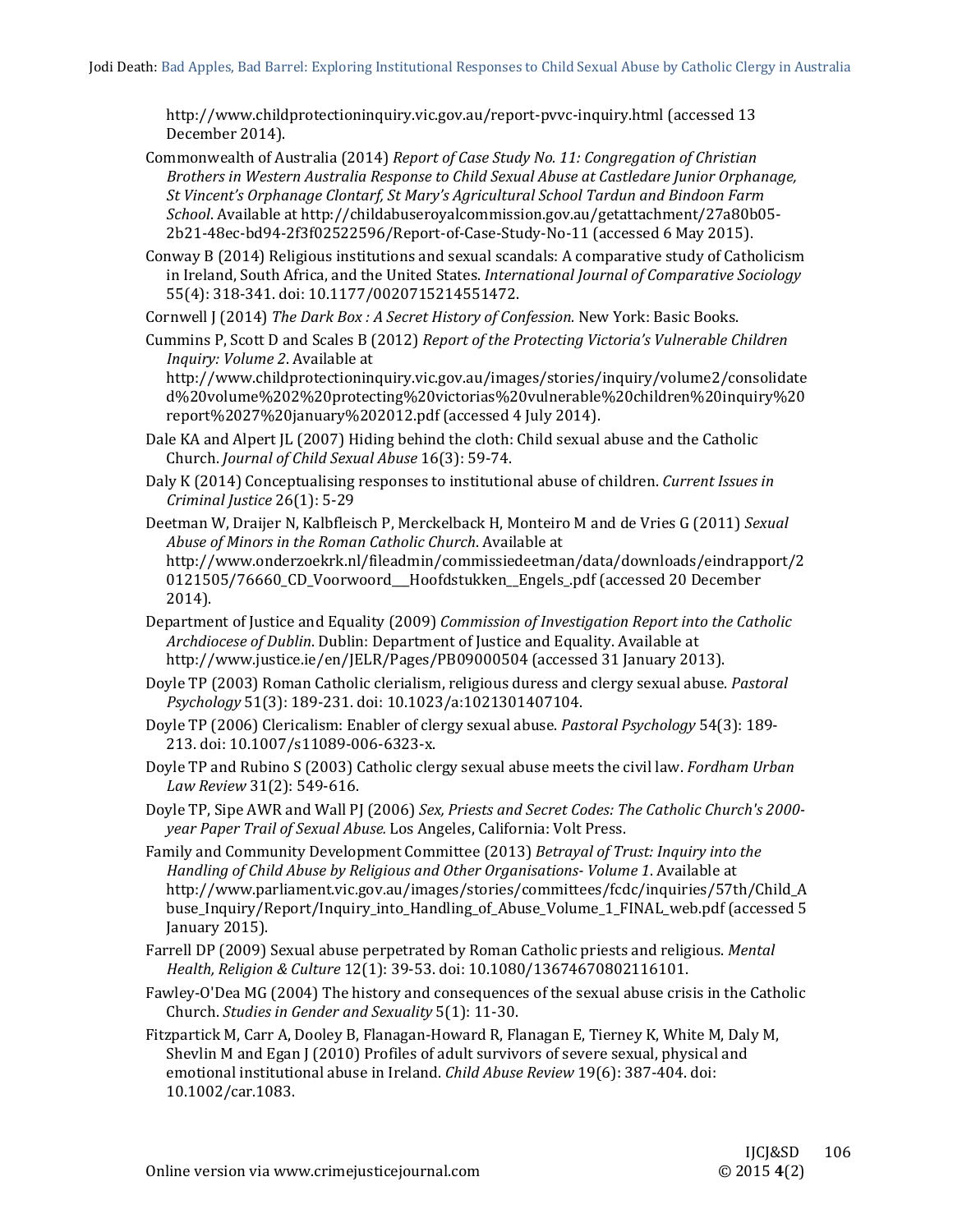Flick U (2002) *An Introduction to Qualitative Research.* London: Sage Publications. 

- Fogler JM, Shipherd JC, Clarke S, Jensen J and Rowe E (2008a) The impact of clergy-perpetrated sexual abuse: The role of gender, development, and posttraumatic stress. *Journal of Child Sexual Abuse* 17(3‐4): 329‐358. doi: 10.1080/10538710802329940.
- Fogler JM, Shipherd JC, Rowe E, Jensen J and Clarke S (2008b) A theoretical foundation for understanding clergy-perpetrated sexual abuse. *Journal of Child Sexual Abuse* 17(3-4): 301-328. doi: 10.1080/10538710802329874.
- Formicola JR (2011) Catholic clerical sexual abuse: Effects on Vatican sovereignty and papal power. *Journal of Church and State* 53(4): 523‐544. doi: 10.1093/jcs/csr028.
- Gallagher B. (2000) The extent and nature of known cases of institutional child sexual abuse. *The British Journal of Social Work* 30(6): 795‐817. doi: 10.1093/bjsw/30.6.795.
- Garland DR and Argueta C (2010) How clergy sexual misconduct happens: a qualitative study of first‐hand acounts. *Social Work andChristianity* 37(1): 1‐27.
- Gau J, Arlow R and Adam W. (2008) Trustees of the Roman Catholic Church v Ellis. *Ecclesiastical Law Journal* 10(3): 373‐375. doi: 10.1017/s0956618x08001543.
- Gilligan G (2002) Royal Commissions of Inquiry. *Australian and New Zealand Journal of Criminology* 35(3): 289‐307. doi: 10.1375/acri.35.3.289.
- Gilligan P (2012a) Clerical abuse and laicisation: Rhetoric and reality in the Catholic Church in England and Wales. *Child Abuse Review* 21(6): 427-439. doi: 10.1002/car.2206.
- Gilligan P (2012b) Contrasting narratives on responses to victims and survivors of clerical abuse in England and Wales: Challenges to Catholic Church discourse. *Child Abuse Review* 21(6): 414-426. doi: 10.1002/car.2251.
- Goffman E (1962) *Asylums: Essays on the Social Situation of Mental Patients and Other Inmates.* Aldine Publishing: Chicago.
- Hall M (2000) The liability of public authorities for the abuse of children in institutional care: Common law developments in Canada and the United Kingdom. *International Journal of Law*, *Policy and the Family* 14(3): 281‐301. doi: 10.1093/lawfam/14.3.281.
- Hildalgo ML (2007) *Sexual Abuse and the Culture of Catholicisim: How Priests and Nuns Became* Perpetrators. New York: The Harworth Maltreatment and Trauma Press.
- Hodgetts JE (2007) Royal commissions and public-service reform: Personal reflections. *Canadian Public Administration* 50(4): 525‐540. doi: 10.1111/j.1754‐7121.2007.tb02205.x.
- Hogan L (2011) Clerical and religious child abuse: Ireland and beyond. *Theological Studies* 72(4): 170-186. doi: 10.1111/j.1754-7121.2007.tb02205.x.
- Holt K and Massey C (2012) Sexual preference or opportunity: An examination of situational factors by gender of victims of clergy abuse. *Sexual Abuse: A Journal of Research and Treatment* 25(6): 606‐621. doi: 10.1177/1079063211425690.
- John Jay College of Criminal Justice (2004) *The Nature and Scope of the Problem of Sexual Abuse of Minors by Catholic Priests and Deacons in the United States 1950‐2002*. Washington: United States conference of Catholic Bishops. Available at http://www.usccb.org/issues-andaction/child‐and‐youth‐protection/upload/The‐Nature‐and‐Scope‐of‐Sexual‐Abuse‐of‐ Minors-by-Catholic-Priests-and-Deacons-in-the-United-States-1950-2002.pdf (accessed 23 April 2015).
- Keenan JF (2005) Notes on a moral theology: Ethics and the crisis in the Church. *Theological Studies* 66(1): 117‐136.
- Keenan M (2012a) *Child Sexual Abuse & the Catholic Church: Gender, Power, and Organizational Culture.* Oxford: Oxford University Press.
- Keenan M  $(2012b)$  Researching the lives of Irish Roman Catholic clergy who have sexually abused minors: Collaborative inquiry. *Qualitative Social Work* 11(3): 282-298. doi: 10.1177/1473325011400487.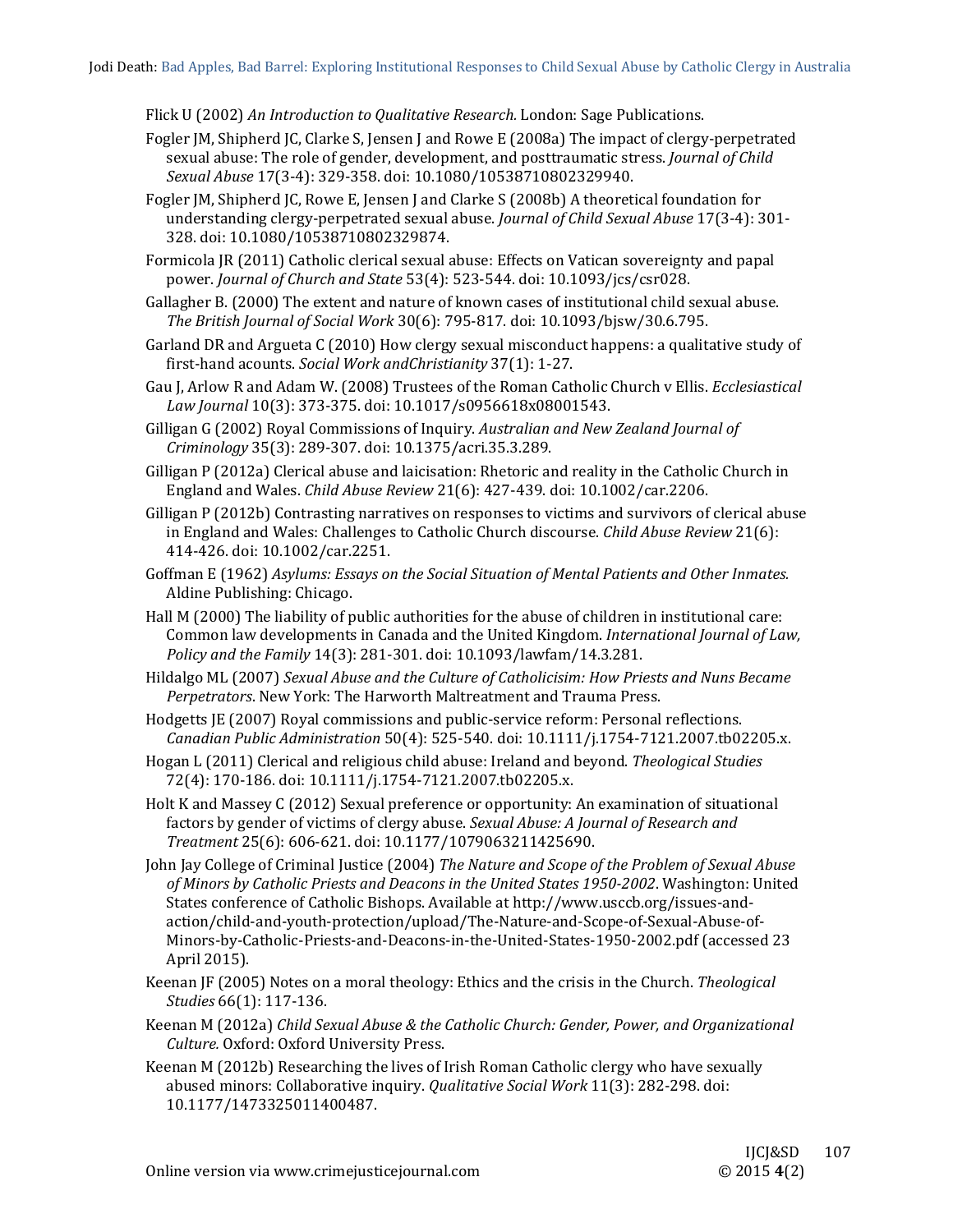- Keller MR  $(2014)$  When is the state's gaze focused? British Royal Commissions and the bureaucratization of conflict. *Journal of Historical Sociology* 27(2): 204-235. doi: 10.1111/johs.12031.
- Kline  $PM$ , McMackin R and Lezotte E (2008) The impact of the clergy abuse scandal on parish communities. *Journal of Child Sexual Abuse* 17(304): 290‐300. doi: 10.1080/10538710802329817.
- Knight MG (2000) Ethics in qualitative research: Multicultural feminist activities. *Theory into Practice* 39(3): 170‐177.
- Lueger-Schuster B, Kantor V, Weindl D, Knefel M, Moy Y, Butollo A, Jagsch R and Glück T (2014) Institutional abuse of children in the Austrian Catholic Church: Types of abuse and impact on adult survivors' current mental health. *Child Abuse & Neglect* 38(1): 52-64. doi: 10.1016/j.chiabu.2013.07.013.
- Lytton TD (2007) Clergy sexual abuse litigation: The policymaking role of tort law. *Connecticut Law Review* 39(3): 809‐895.
- Lytton TD (2009) Framing clergy sexual abuse as an institutional failure: How tort litigation influences media coverage. *William Mitchell Law Review* 36(1): 169‐185.
- Marr D (2013) The prince: Faith, abuse and George Pell. *Quarterly Essay*, September.
- Mawby RI and Walklate S (1994) *Critical Victimology*. London: Sage Publications Ltd.
- McAlinden A-M (2006) 'Setting 'em up': Personal, familial and institutional grooming in the sexual abuse of children. *Social & Legal Studies* 15(3): 339-362. doi: 10.1177/0964663906066613.
- McEvoy K and McConnachie K  $(2012)$  Victimology in transitional justice: Victimhood, innocence and hierarchy. *European Journal of Criminology* 9(5): 527-538. doi: 10.1177/1477370812454204.
- McGlone GJ (2003) Prevalence and incidence of Roman Catholic clerical sex offenders. *Sexual Addiction & Compulsivity* 10(2‐3): 111‐121. doi: 10.1080/10720160390230628.
- McLaughlin D (2008) The Irish Christian Brothers and the National Board of Education: Challenging the myths. *History of Education* 37(1): 43-70. doi: 10.1080/00467600701430079.
- McLoone-Richards C (2012) Say nothing! How pathology within Catholicism created and sustained the institutional abuse of children in 20th century Ireland. *Child Abuse Review* 21(6): 394-404. doi: 10.1002/car.2209.
- Middleton W, Stavropoulos P, Dorahy MJ, Kruger C, Lewis-Fernandez R, Martinez-Taboas A, Sar V and Brand B (2014a) The Australian Royal Commission into Institutional Responses to Child Sexual Abuse. *The Australian and New Zealand Journal of Psychiatry* 48(1): 17‐21. doi: 10.1177/0004867413514639.
- Middleton W, Stavropoulos P, Dorahy MJ, Kruger C, Lewis-Fernandez R, Martinez-Taboas A, Sar V and Brand B (2014b) Institutional abuse and societal silence: An emerging global problem. *The Australian and New Zealand Journal of Psychiatry* 48(1): 22‐25. doi: 10.1177/0004867413514640.
- Mouzelis NP (1971) On total institutions. *Sociology* 5(1): 113-120. doi: 10.1177/003803857100500108.
- Parliament of Victoria (2013a) Inquiry into the handling of child abuse by religious and other organisations Melbourne, 3 May 2013. *Family and Community Development Committee.* Melbourne: Parliament of Victoria, Transcript of evidence given by Christian Brothers. Available at

http://www.parliament.vic.gov.au/images/stories/committees/fcdc/inquiries/57th/Child\_A buse\_Inquiry/Transcripts/Christian\_Brothers\_03-May-13.pdf (accessed 5 September 2014).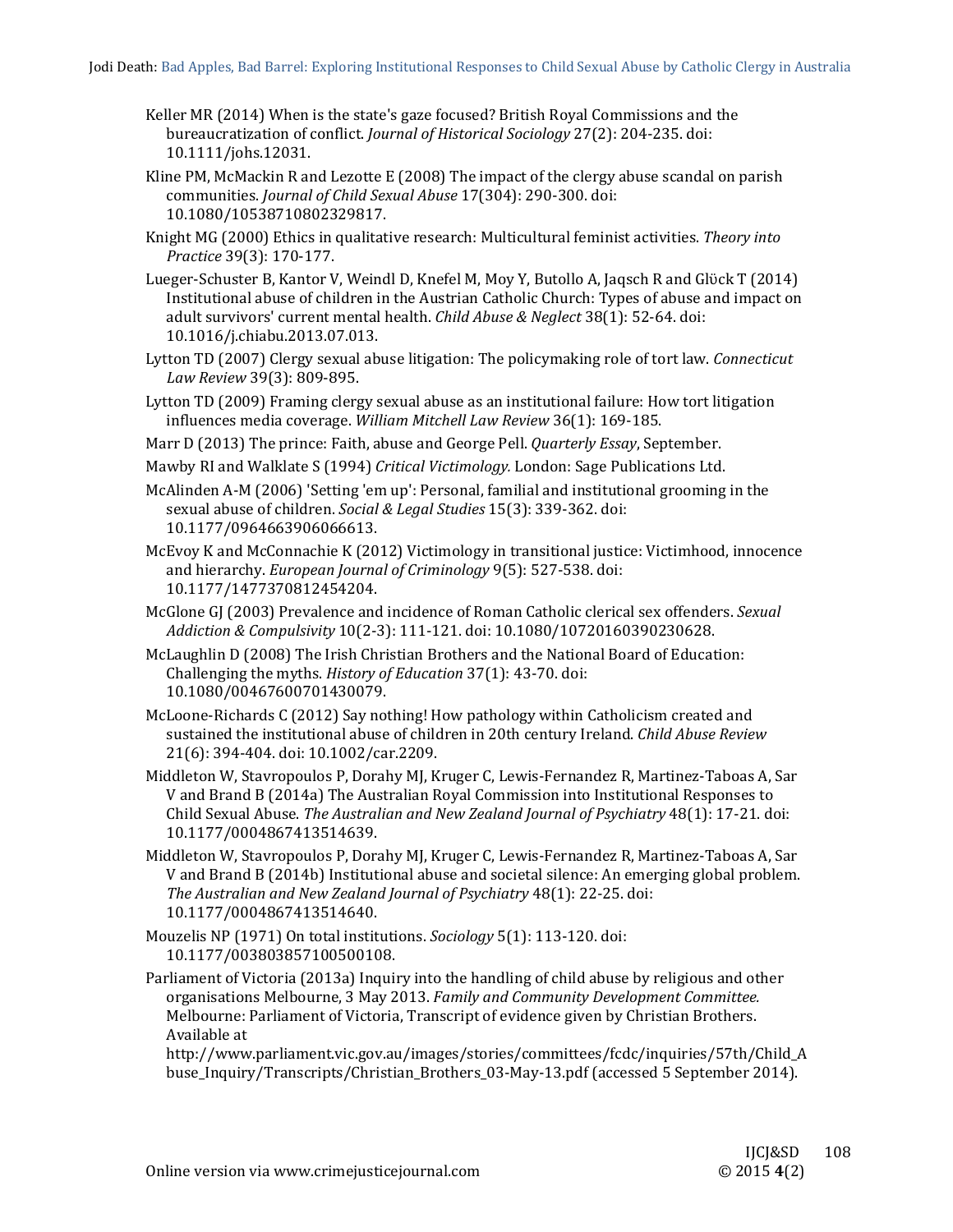Parliament of Victoria (2013b) Inquiry into the handling of child abuse by religious and other organisations, Melbourne, 3 May 2013. *Family and Community Development Committee.* Melbourne: Parliament of Victoria. Available at

http://www.parliament.vic.gov.au/images/stories/committees/fcdc/inquiries/57th/Child\_A buse\_Inquiry/Transcripts/Towards\_Healing\_03-May-13.pdf (accessed 5 September 2014).

Parliament of Victoria (2013c) Inquiry into the handling of child abuse by religious and other organisations, Melbourne, 27 May 2013. *Family and Community Development Committee.* Melbourne: Parliament of Victoria. Available at http://www.parliament.vic.gov.au/images/stories/committees/fcdc/inquiries/57th/Child\_A buse\_Inquiry/Transcripts/Catholic\_Archdiocese\_of\_Sydney\_27-May-13.pdf (accessed 5 September 2014).

Parliament of Victoria (2014) *Victorian Government Response to the Report of the Family and Community Development Committee Inquiry into the Handling of Child Abuse by Religious and Other Non‐government Organisations 'Betrayal of Trust'*. Available at: http://www.parliament.vic.gov.au/fcdc/article/1788 (accessed 30 December 2014).

Perillo AD, Mercado CC and Terry KJ (2008) Repeat offending, victim gender, and extent of victim relationship in catholic church sexual abusers: Implications for risk assessment. *Criminal Justice and Behavior* 35(5): 600‐614. doi: 10.1177/0093854808314368. 

Pilgrim D (2012) Child abuse in irish catholic settings: A non-reductionist account. *Child Abuse Review* 21(6): 405‐413. doi: 10.1002/car.2239. 

Plante TG (1999) *Bless Me Father for I Have Sinned: Perspectives on Sexual Abuse Committed by Roman Catholic Priests.* Westport, Connecticut: Praeger. 

Prasser S (1985) Public inquiries in Australia: An overview. Australian *Journal of Public Administration* 44(1): 1‐15. doi: 10.1111/j.1467‐8500.1985.tb02422.x. 

Prasser S (2006) Royal Commissions in Australia: When should governments appoint them? *Australian Journal of Public Administration* 65(3): 28‐47. doi: 10.1111/j.1467‐ 8500.2006.00492a.x. 

Queensland Government (1999) *Commission of inquiry onto Abuse of Children in Queensland Institutions* [The Forde Enquiry]. Brisbane: Queensland Government.

Rigali NJ (1994) Church responses to pedophilia. *Theological Studies* 55(1): 124-139.

Robertson G (2010) *The Case of the Pope: Vatican Accountability for Human Rights Violations.* London: Penguin Books.

Royal Commission into Institutional Responses to Child Sexual Abuse (2014) *Public Hearing -Case Study 16 (Day C041)*. Available at: http://www.childabuseroyalcommission.gov.au/case‐ study/791fd480‐ba30‐45bc‐ba79‐cbad85f27023/case‐study‐16,‐august‐2014,‐melbourne. (accessed 6 January 2015).

Salter M (2013) Organised Sexual Abuse. London: Glasshouse/Routledge.

Shalhoub-Kevorkian N and Braithwaite  $\int$  (2010) Victimology between the local and the global. *International Review of Victimology* 17(10): 1‐8. doi: 10.1177/1077801205280180. 

Shupe A (2007) *Spoils of the Kingdom: Clergy Misconduct and Religious Community.* Urbana: The University of Illinois Press.

Shupe A, Stacey WA and Darnell SE (2000) Recognizing clergy malfeasance and abrogation of religious authority. In Shupe A, Stacey WA and Darnell SE (eds) *Bad Pastors: Clergy Misconduct in Modern America*: 1‐12*.* New York: New York University Press. 

Sidebotham P and Appleton JV (2012) Understanding complex systems of abuse: Institutional and ritual abuse. *Child Abuse Review* 21(6): 389-393. doi: 10.1002/car.2253.

Sköld J (2013) Historical abuse - a contemporary issue: Compiling inquiries into abuse and neglect of children in out‐of‐home care worldwide. *Journal of Scandinavian Studies in Criminology & Crime Prevention* 14: 5‐23.